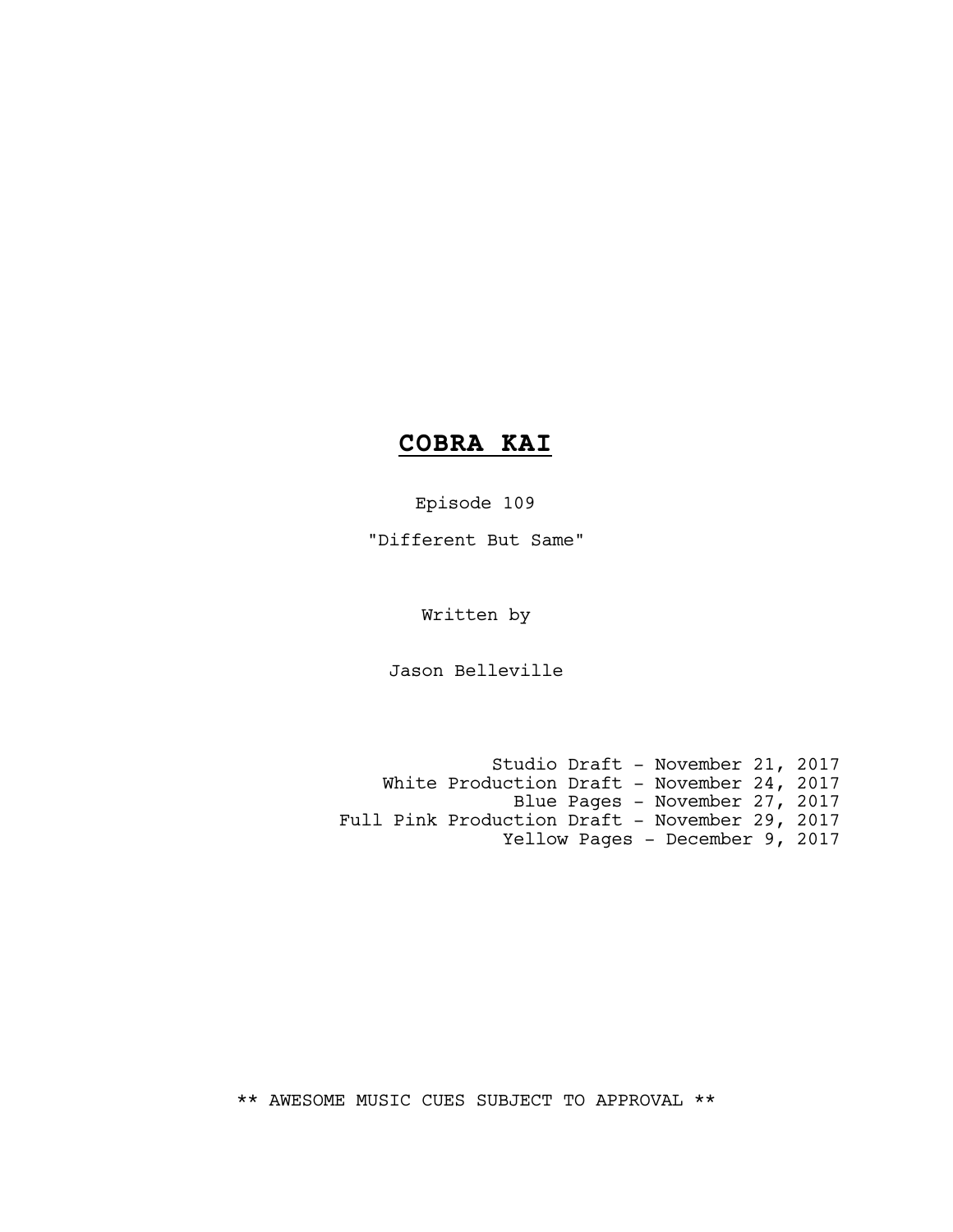#### 1 EXT. URBAN SKATE PARK - DAWN 1

CLOSE ON the trucks of a skateboard, as they drop down over the coping rail of a half-pipe.

As the sun rises behind him, Robby skates up and down the half-pipe, building speed.

When he reaches the top, he plants one hand on the rail and kicks his bent legs and board up over his head, before transitioning back down the ramp.

On the other side, he again plants his hand and kicks up his legs - this time, he holds the position a moment longer before transitioning down the ramp.

Building up speed, he launches back up the other side of the pipe. At the top, he again plants one hand on the rail. He squeezes hard, holding himself in the position, as he straightens his legs. He lets the board fall down the pipe.

WIDE SHOT: At the top of the half-pipe, Robby holds himself in a one-armed handstand.

#### 2 INT. LARUSSO HOUSE - KITCHEN - EARLY MORNING 2

It's early morning in the LaRusso house. Daniel, half-dressed in his shirt and pants (no tie, no jacket) enters the kitchen and starts his routine. He fires up the espresso maker, then walks over to the toaster to toast some bread.

After a moment, he picks up his finished cup of espresso and walks over to the kitchen window. As he takes a sip and looks outside...

HE SEES JOHNNY BY THE POOL STARING RIGHT AT HIM!

Startled, Daniel drops the espresso cup into the sink. The toast pops up as Daniel runs outside...

3 EXT. LARUSSO HOUSE - BACKYARD SITTING AREA - CONTINUOUS 3

Daniel storms out of the house and heads straight for Johnny. The Biker's MOTORCYCLE is near the pool.

> DANIEL What the hell are you doing?! You come to my house? Are you insane?

JOHNNY I was trying to make things right. Let the past be the past. (MORE)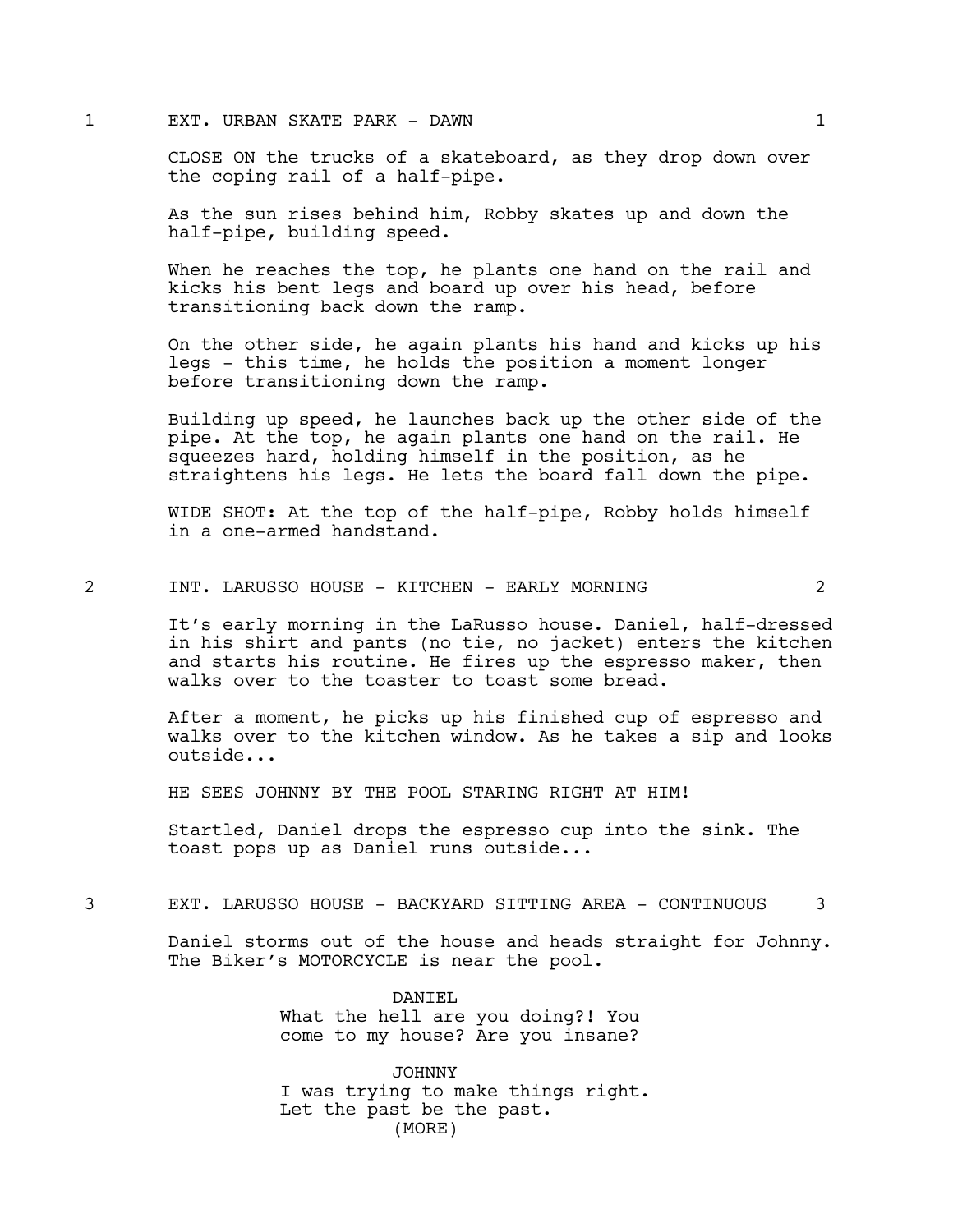COBRA KAI 109 "Different But Same" Yellow Pages 12/9/17 2.

But you just couldn't leave well enough alone, could you? JOHNNY (CONT'D)

DANIEL What are you even talking about? You got Cobra Kai reinstated!

JOHNNY I'm talking about my car!

DANIEL (confused) What about it?

JOHNNY Yeah, nice try. You know, those goons of yours could've burned down my whole neighborhood.

DANIEL Goons? What goons?

JOHNNY

Don't try to play dumb! That son of a bitch called you by name! I took care of him and his little biker posse.

For the first time, Daniel notices the motorcycle. He puts two and two together.

DANIEL

(frustrated, to himself) Louie... (to Johnny) Look, I don't know what happened, but it had nothing to do with me! That was my cousin...

JOHNNY Big surprise. All you LaRussos are the same. Your whole family's rotten to the core.

Them's fightin' words. Daniel looks pissed.

DANIEL Hey, watch it, Johnny!

JOHNNY

Or what?

Daniel sees Johnny is on edge.

JOHNNY (CONT'D) You know, for over thirty years I've been wondering *what if*? (MORE)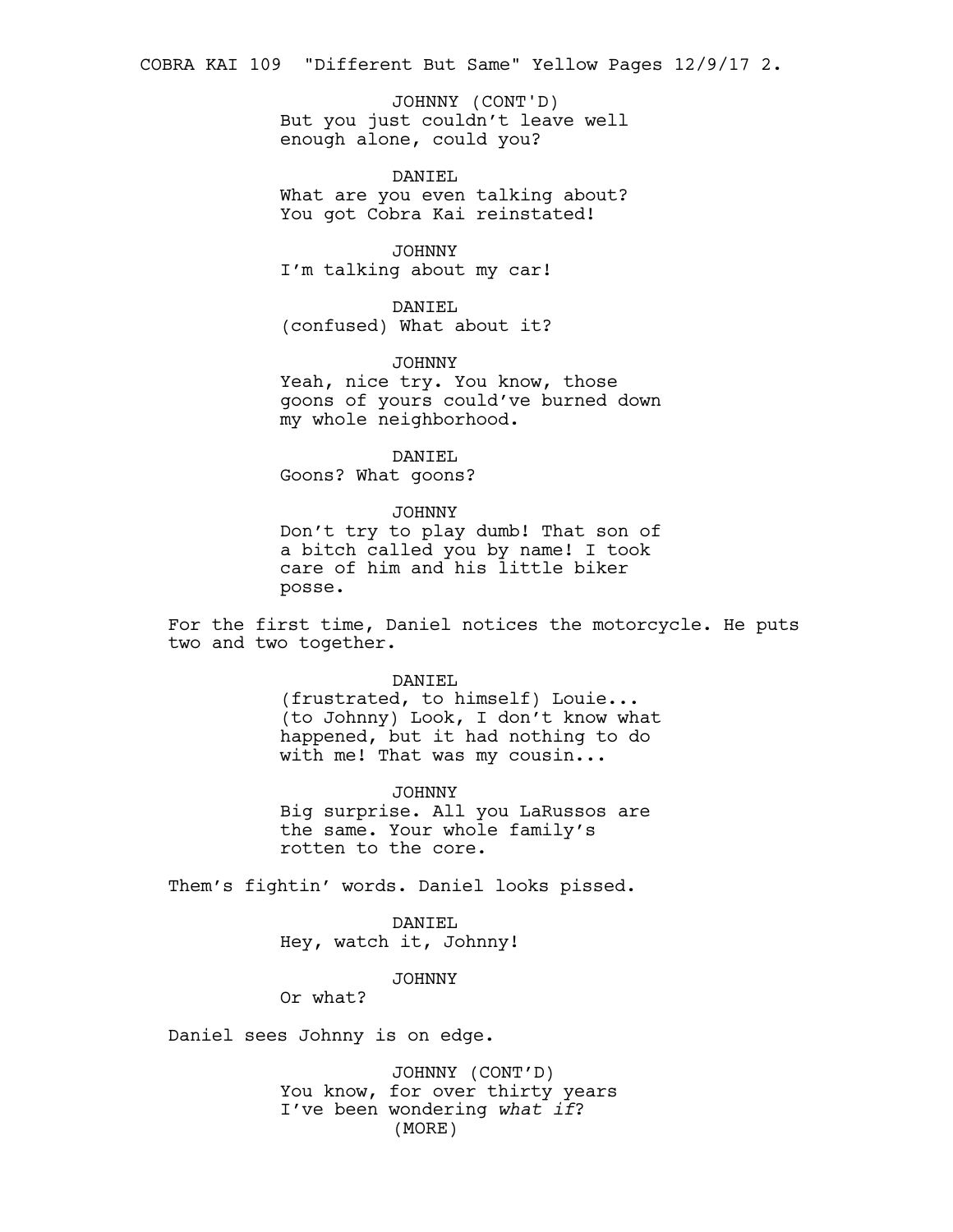What if you never came to the valley? What if I blocked that kick? What if we had a rematch? Who would win? Daniel sees where this is about to go. JOHNNY (CONT'D) Looks like today we're gonna find out. Johnny gets into fighting position. DANIEL Johnny-- don't... ANTHONY (O.S.) Kick his ass dad! Daniel turns and sees Anthony. DANIEL Anthony go inside! JOHNNY Listen to your dad. You're not gonna wanna see this. DANIEL Ok, Johnny. I've asked nicely. Now if you don't get off my property, I'm calling the police. JOHNNY What's the matter? Afraid? DANIEL This is ridiculous. I'm calling the cops now... Daniel takes out his phone. JOHNNY No you're not! Johnny goes to grab the phone. Daniel waxes off, blocking his grasp-- he pushes Johnny away as the two switch positions. Booming score kicks in. DANIEL Ok, Johnny. You wanna go there? JOHNNY (CONT'D) COBRA KAI 109 "Different But Same" Yellow Pages 12/9/17 3.

Let's go there...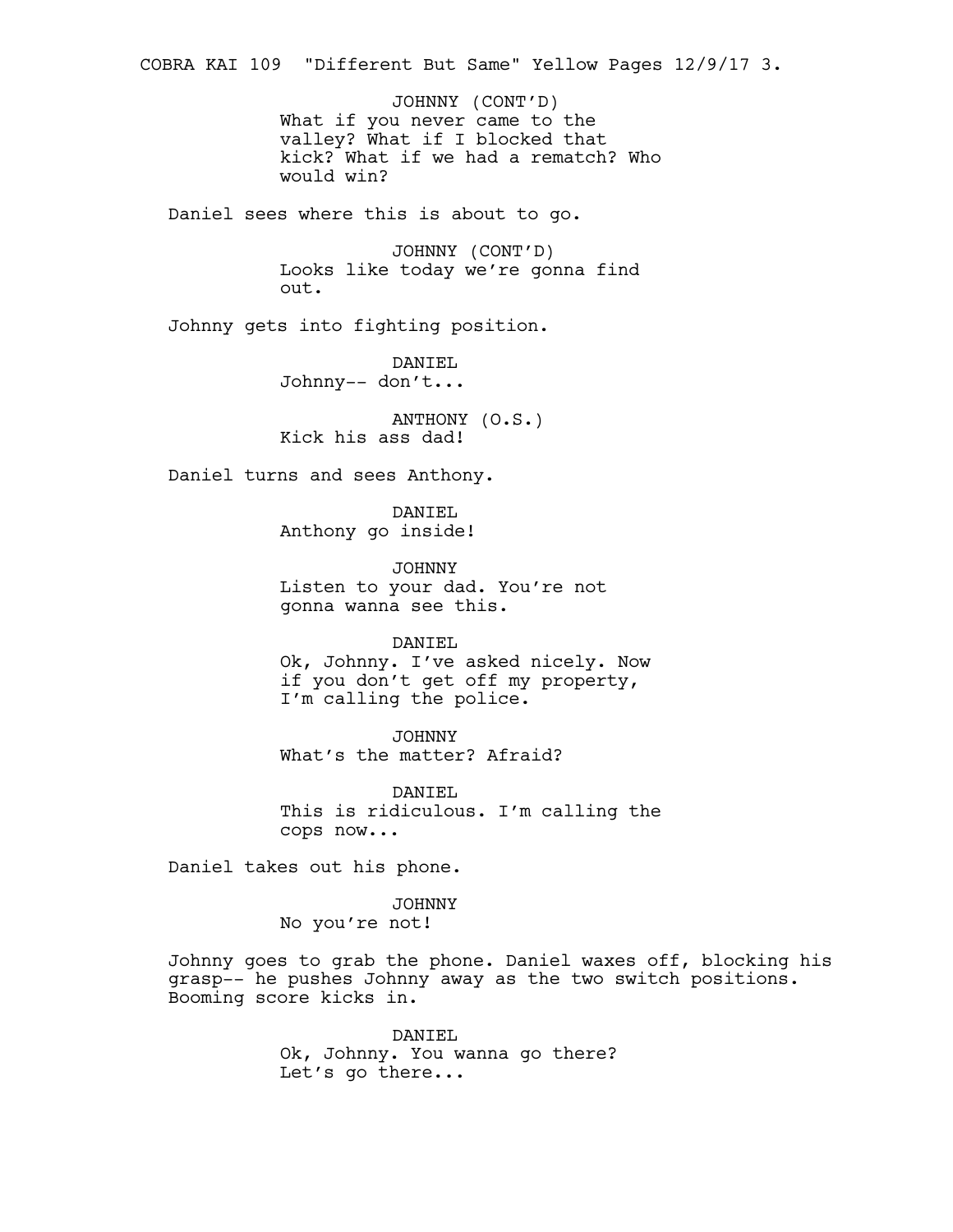Score starts to build as Daniel gets into fighting position. Johnny does as well. Anthony's eyes are lit up-- he's never been more engaged in anything. Johnny and Daniel eye each other, waiting to see who makes the first move.

Just then...

AMANDA (O.S.) What's going on?

ANTHONY (excited) Dad's about to fight this guy!

DANIEL Amanda, stay inside. This is between me and *Sensei* Lawrence.

AMANDA

Oh, I see. Yeah, you two seem to have things pretty well in hand. Just a normal Saturday morning. Two grown men about to kick each other into the pool.

Johnny and Daniel look at each other with just a tinge of embarrassment.

## AMANDA (CONT'D)

You know, as much as I'd like to see you and your childhood karate rival duke it out, I'd kinda prefer not to have any blood on the patio. What do you say we try to resolve this over some breakfast instead?

Daniel looks at Amanda. She gives him a look back that reminds him that he and Johnny are being the crazy ones right now. He sighs and turns back to Johnny.

> DANIEL You wanna come inside?

JOHNNY (still menacing) I could eat.

Anthony looks down, disappointed.

## **CUT TO GREEN: COBRA KAI**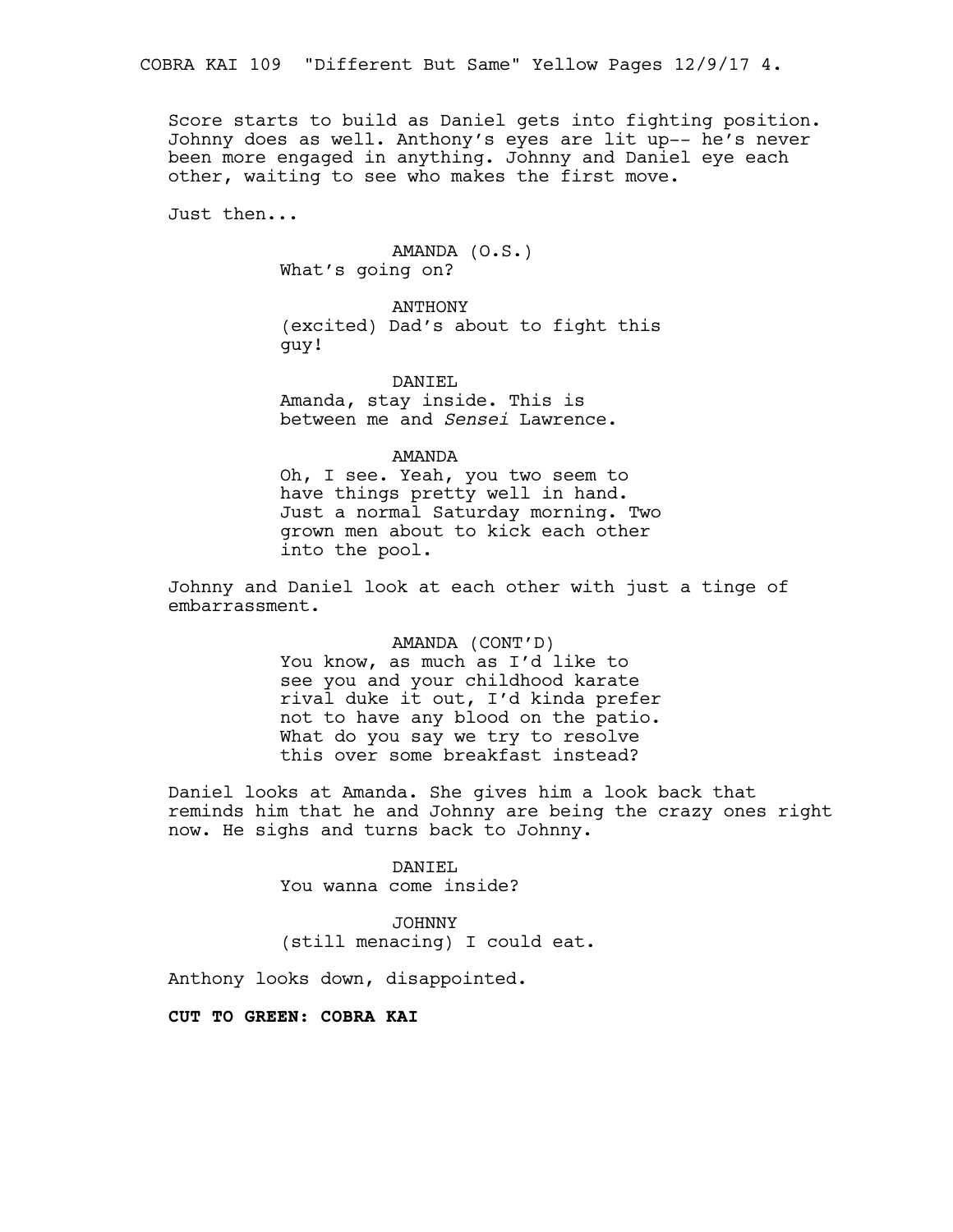## 4 EXT. WEST VALLEY HIGH - CLASSROOM - MORNING 4

Panning over from green, we reveal it's a green chalkboard with the words SATURDAY S.A.T. PREP, LAST NAMES A-G, written in chalk, along with instructions.

A dozen students are taking an SAT Prep Test. Miguel sits next to Demetri in the back of the room. Miguel looks distracted from the previous night. He has barely answered any questions. Demetri notices...

> DEMETRI What's going on? Test's almost over.

MIGUEL It's just a practice test. Relax.

DEMETRI Easy for you to say. You already have a girlfriend.

MTGUEL. What does that have to do with anything?

## DEMETRI I gotta do well on these, so I do well on the actual test, so I get into a good college, which'll lead to a good internship, then a high paying job. Then, after a couple

promotions, I should have enough confidence to get a super hot girl. You got the karate thing. I gotta play the long game.

Just then, off screen, Demetri hears the teacher clear his throat. He looks up and sees the teacher giving him a stern look. Demetri smiles and goes back to his test.

5 INT. WEST VALLEY HIGH - HALLWAY - MOMENTS LATER 5

Miguel exits the classroom, saying bye to Demetri. Just then, Sam approaches, holding her S.A.T. PREP WORKBOOK.

SAMANTHA

Hey you!

She hugs him.

MIGUEL (unenthusiastic) Hey.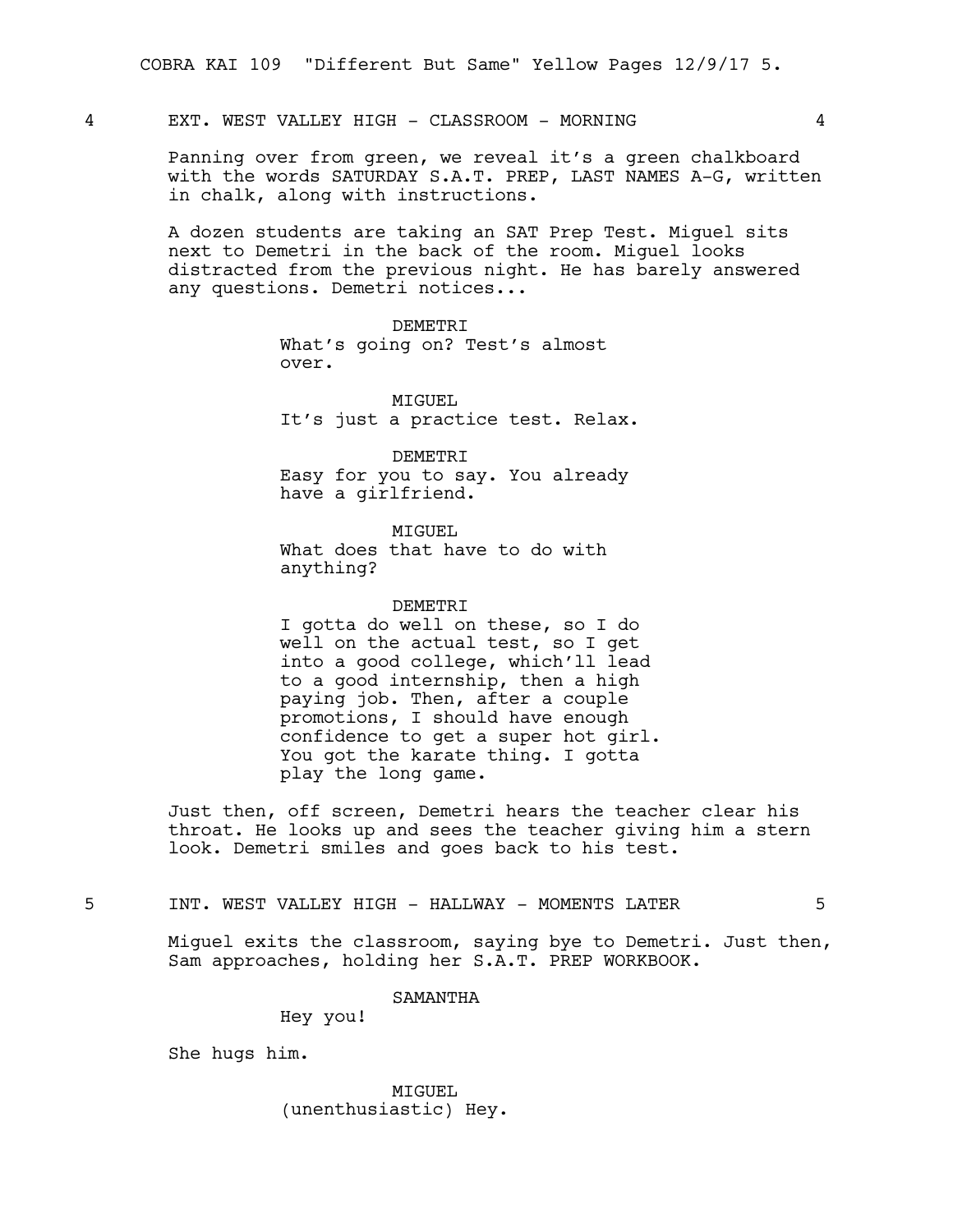SAMANTHA What's with the doom and gloom? I'm sure you crushed it again.

MIGUEL I don't know. I was a little distracted this time.

#### SAMANTHA

Why?

Miguel contemplates telling her what he saw last night, but holds back.

MIGUEL

Uh...the tournament. Only a few days left to get ready for it.

#### SAMANTHA

Well, you probably still did better than me. The kid in front of me definitely didn't shower. Made me forget how to calculate the volume of a sphere. Though he did help me remember the word maloderous.

Miguel smiles, half-heartedly.

MIGUEL So what were you up to last night?

SAMANTHA Just a family dinner.

MIGUEL Family, huh? I'd like to meet them sometime. I've never been to your house.

Samantha gets awkward and tries to cover.

#### SAMANTHA

Well... I've never been to your house either.

MIGUEL You can come to my apartment anytime you want. My mom would love to meet you.

Samantha looks away, concerned.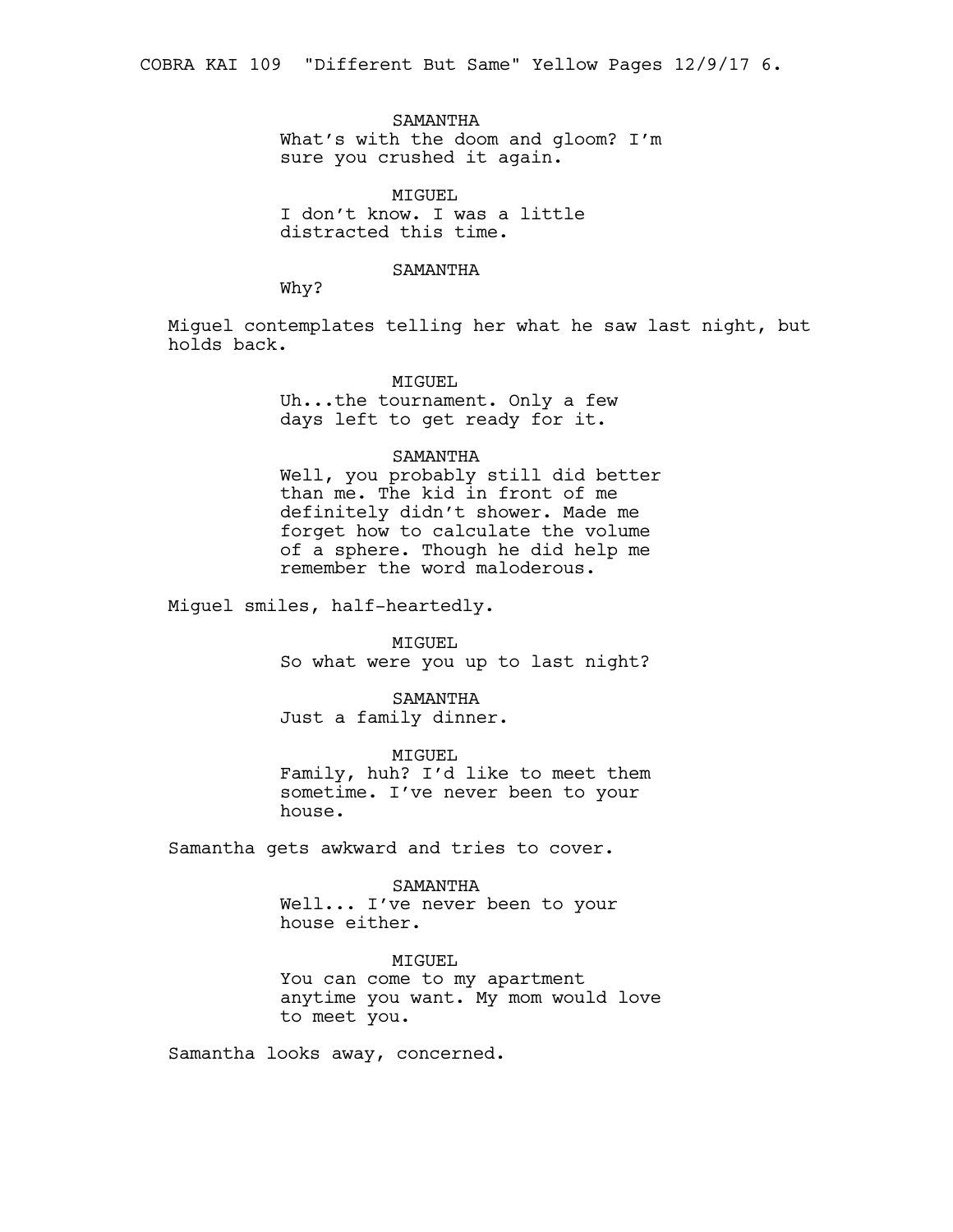MIGUEL (CONT'D) How about I come over later? Meet your mom? (beat) Your dad?

Samantha feels guilty.

SAMANTHA Today's just not a good day to come over. How bout we hit Ventura instead? Two shakes at Salt & Straw on me...

Miguel looks upset, but tries to hide it.

MIGUEL I should probably go train. Maybe another time.

SAMANTHA

Oh. Ok. Sure.

MIGUEL Call you later. Bye.

Miguel hugs her quickly and leaves. Sam can tell he's upset. She feels bad.

#### SAMANTHA

Bye.

6 INT. LARUSSO HOUSE - KITCHEN - MORNING 6

Daniel and Johnny sit in tense silence on opposite sides of the kitchen table, staring at each other, with untouched plates of breakfast sitting before them. Amanda sits at the head of the table, between them. She opens her mouth to say something... then stops herself. Then she says something anyway, to break the tension.

> AMANDA So, Johnny. (searching) I hear you run a dojo. That's nice.

JOHNNY Yeah. It was until your husband got my rent doubled.

DANIEL You sprayed a dick on my billboard!

JOHNNY Yeah, well, you tried to get me banned from the All Valley!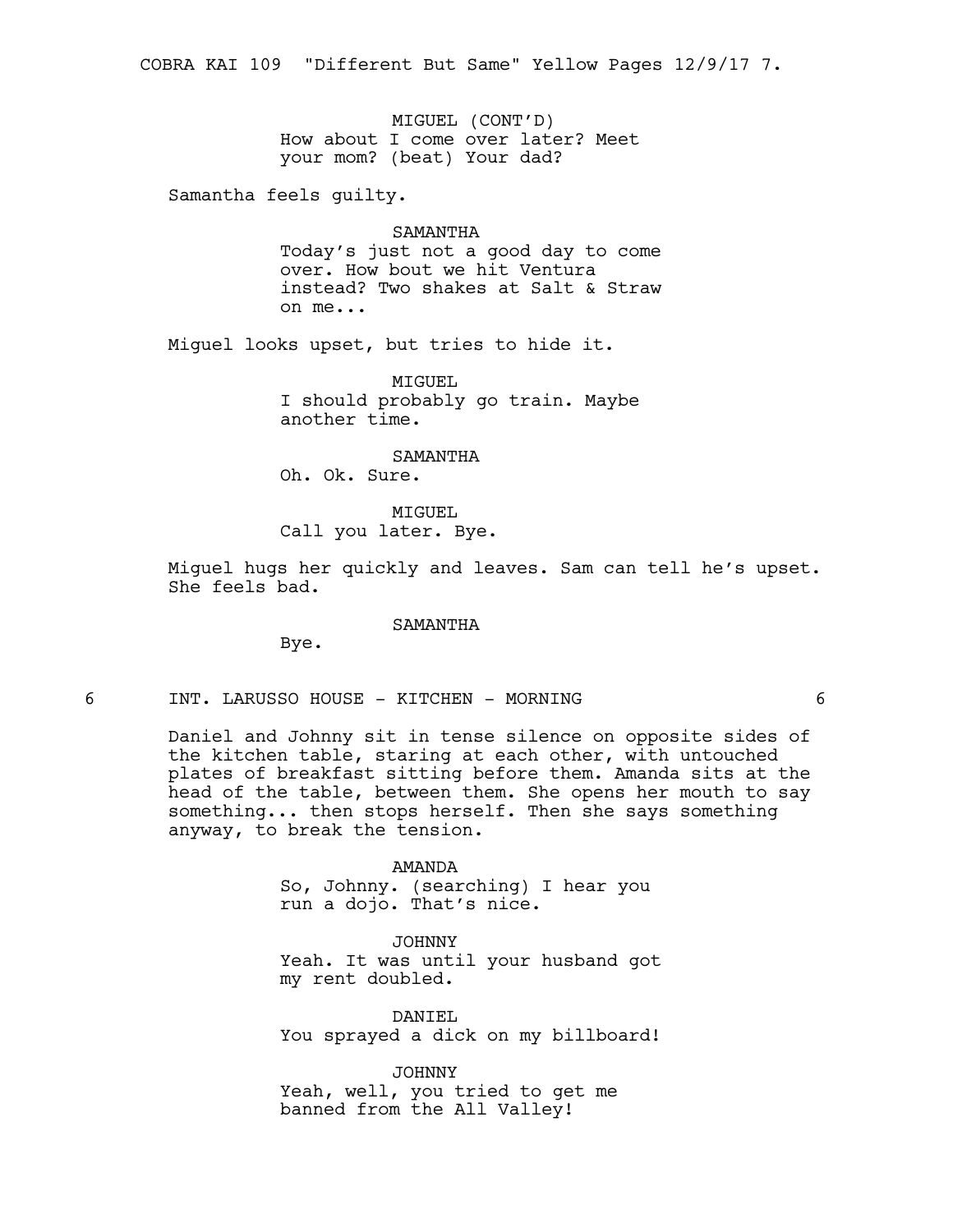COBRA KAI 109 "Different But Same" Yellow Pages 12/9/17 8.

## AMANDA

Guys, let's not...

JOHNNY He torched my car!

#### DANIEL

I didn't torch your car! I'm the one who *fixed* your car! Remember?

#### JOHNNY

It wouldn't have needed to be fixed if your daughter and her friends hadn't totaled it in the first place.

Amanda looks at Daniel, concerned.

## AMANDA

What's he talking about?

#### DANIEL

He's full of shit. That car reeked of whiskey. He was probably half in the bag and wrapped it around a telephone pole.

Johnny shrugs and pokes at his eggs.

## JOHNNY

Ask your daughter.

Amanda narrows her eyes, trying to read Johnny's face for the truth. Daniel shakes his head and stands up.

## DANIEL All right, well this has been a nice walk down memory lane. But some of us have places to be.

Johnny doesn't move. Daniel gets even more annoyed.

JOHNNY I'm not going anywhere until I get payback for the car.

DANIEL I told you, I had nothing to do with that!

AMANDA Luckily, we know someone with a car dealership who can make this right.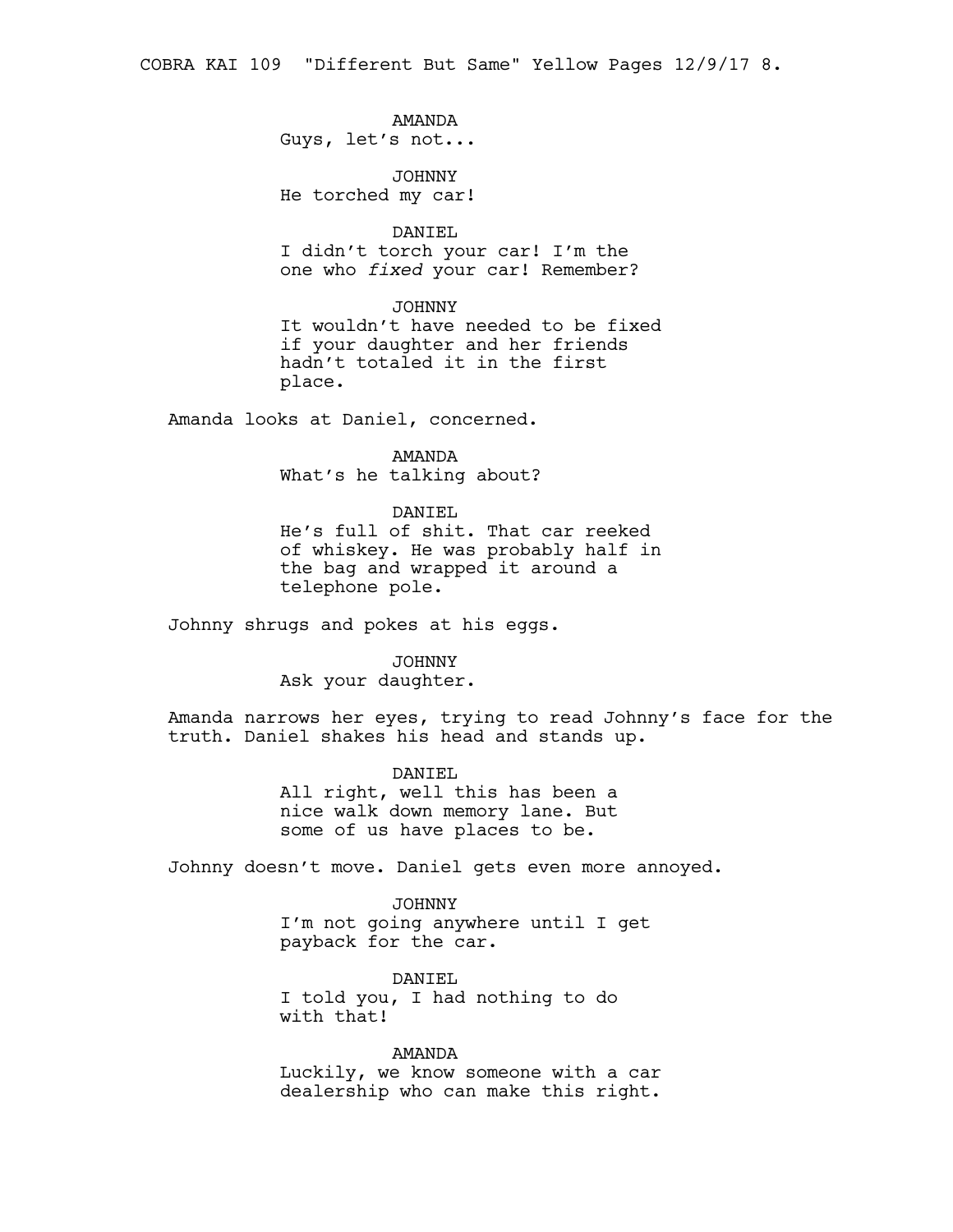COBRA KAI 109 "Different But Same" Yellow Pages 12/9/17 9.

Johnny and Daniel both look surprised.

MOMENTS LATER, IN THE JAPANESE GARDEN: Daniel and Amanda are talking away from Johnny, who is still sitting at the table behind them.

> DANIEL You want me to give this son of a bitch a car??

AMANDA You heard what Louie did!

DANIEL Oh, don't get me started on Louie.

AMANDA Look, I'm not talking about an Audi. Or even an Acura. Give him something from the trade-in lot.

AT THE TABLE: Johnny eats his food. He notices Anthony standing nearby, staring him down while eating a donut.

> ANTHONY You're lucky my dad didn't kill you.

> JOHNNY You're lucky I didn't kill him.

ANTHONY I'm gonna tell him you said that.

JOHNNY Good. I want him to know.

They continue staring. Johnny reaches for the creamer. It's empty.

> JOHNNY (CONT'D) Got any milk?

ANTHONY It's in the fridge.

Anthony walks away, as Johnny shakes his head and goes to the fridge.

IN THE GARDEN:

DANIEL After everything this guy's done, *I'm* the one who has to make amends?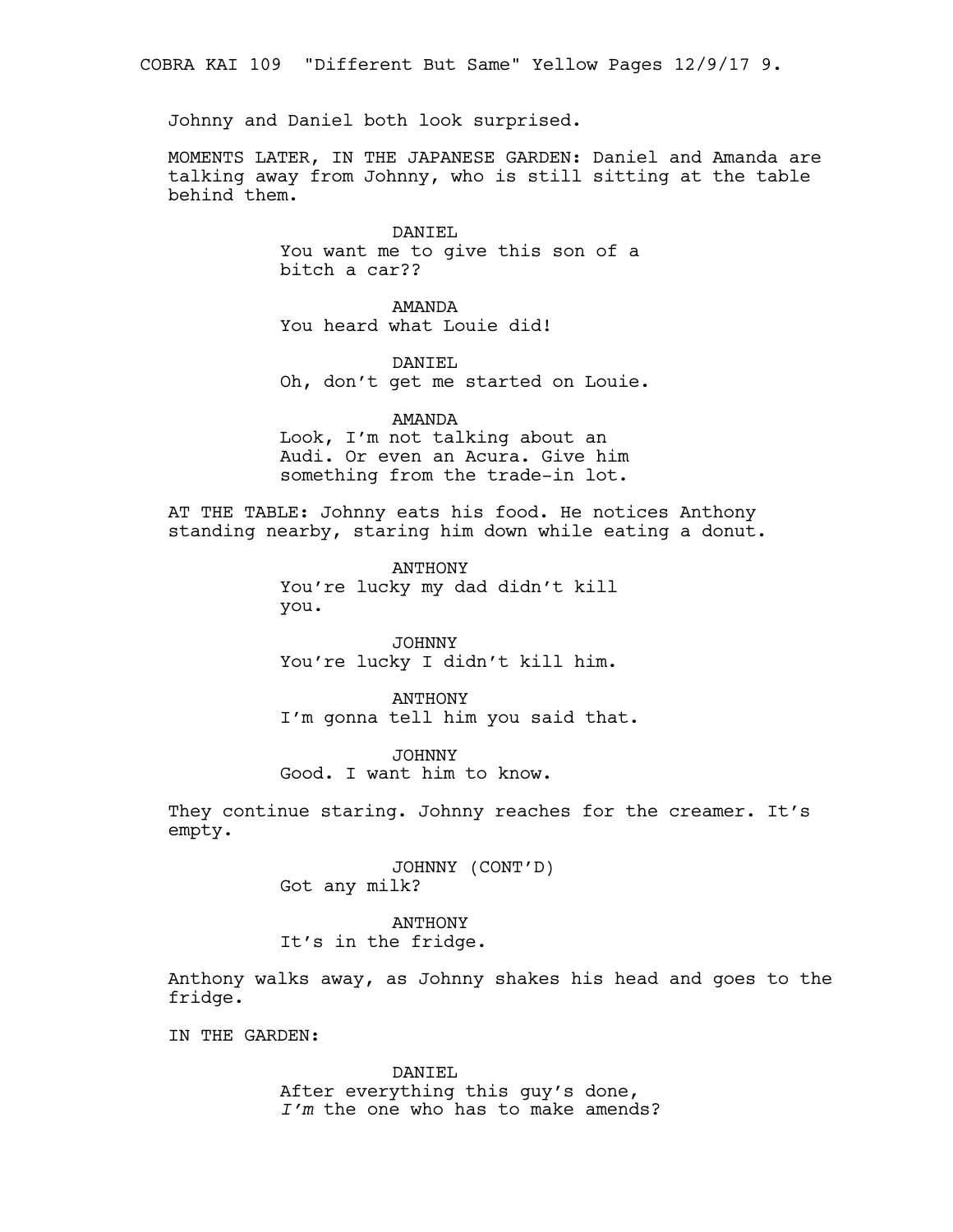AMANDA

Just give him a car. And get him out of your life forever.

Daniel looks over at Johnny, who is now standing at the open fridge, smelling a carton of milk. Daniel shakes his head, frustrated.

7 EXT. PARK - DAY 7

Hawk (wearing a Cobra Kai t-shirt) and Bert (in workout attire) spar near the fountain. Miguel and Demetri are sitting and watching nearby with a couple other Cobra Kai students, including Aisha who is scrolling through her phone (which has a Cobra Kai iPhone case).

> DEMETRI I think you're over-reacting.

MTGUEL No, I'm not. I know what I saw.

HAWK (while sparring) So you saw her eating dinner with some chode...

Hawk roundhouse kicks Bert in the face, knocking him down hard. Hawk then turns to Miguel...

> HAWK (CONT'D) Maybe it was her brother?

MIGUEL Brothers don't look at their sisters like that.

DEMETRI Depends what part of the country you're in.

MIGUEL I just don't want what happened to Sensei to happen to me.

HAWK Then you should kick this new kid's ass before he has a chance with her.

DEMETRI Don't listen to Eli.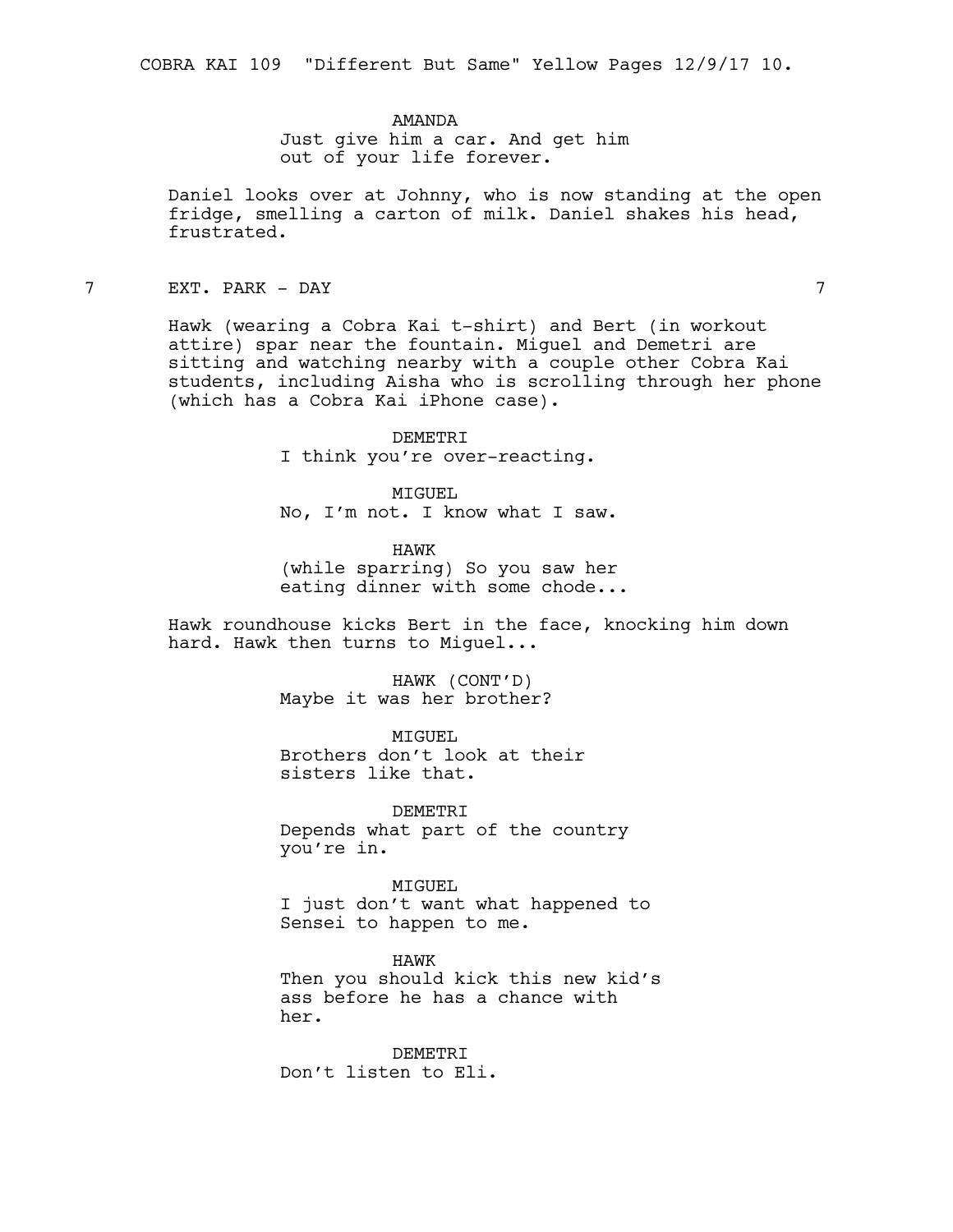HAWK

Hawk.

DEMETRI (rolls eyes) Whatever. The fact is, Sam's given you no reason not to trust her.

Miguel takes this in.

MIGUEL I guess you're right.

AISHA (distracted, looking at phone) That little bitch...

MIGUEL

What?

AISHA You know the video I posted of me breaking a board? Look at Yasmine's comment...

They look at her phone, where we see AISHA in her Cobra Kai gi punching through a wooden board. Underneath, Yasmine comments: *Impressive... can't believe the belt made it around your waist.*

> AISHA (CONT'D) I gotta do something...

HAWK I say we kidnap her, and have my boy Rico tattoo BITCH across her face.

DEMETRI Calm down, *Hawk*.

HAWK I hear how you're saying it and I don't like it.

Aisha looks back at her phone and smiles.

AISHA Wait... I've got a better idea.

She shows the others her screen again. It's a PHOTO OF YASMINE, making a duck face to the camera, with a birthday party themed filter. It says, "Party at 5, bitches! VIP ONLY!"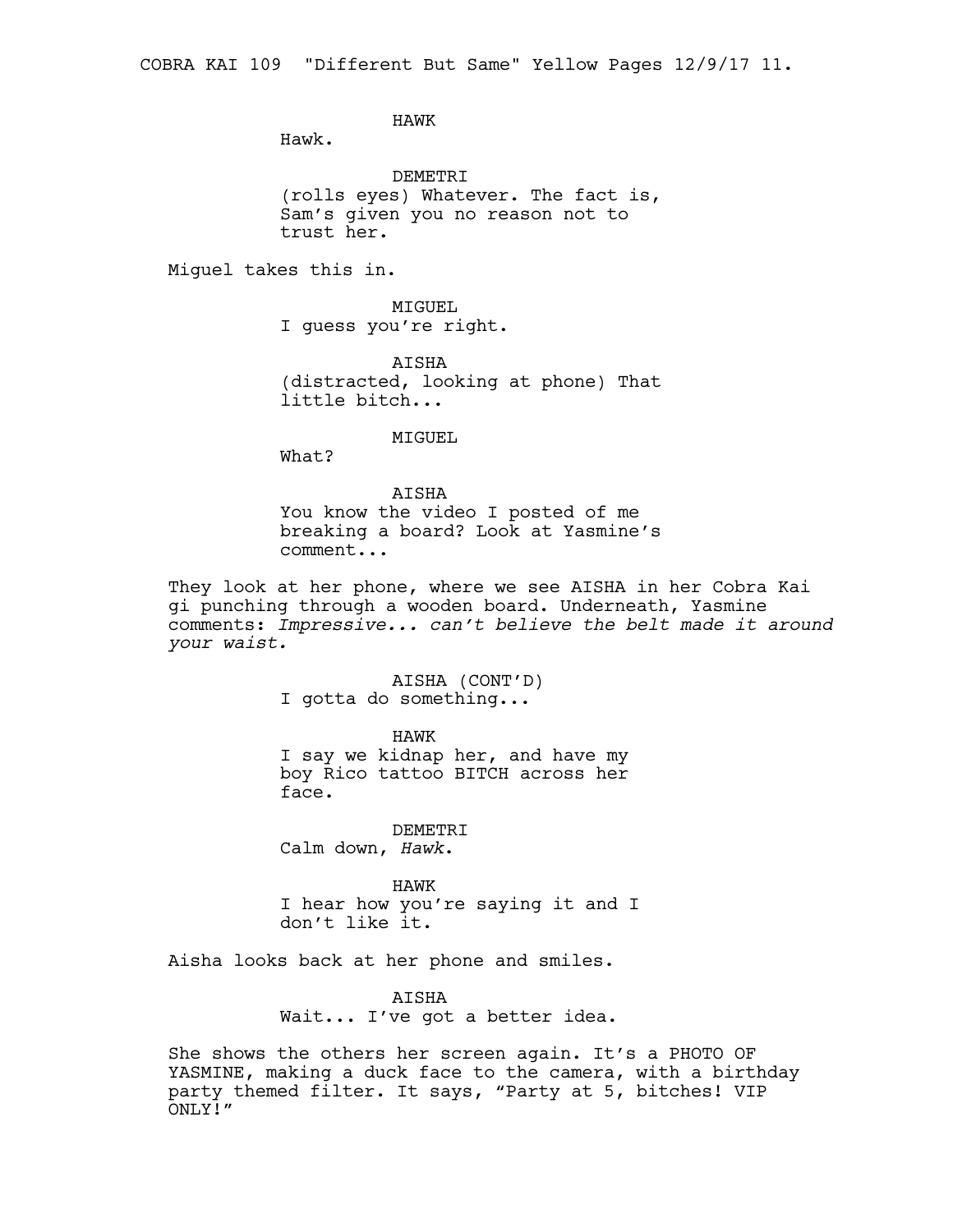MTGUEL.

Yasmine's throwing a birthday party in the canyon later?

AISHA Not if we strike first.

Aisha smiles.

8 EXT. LARUSSO LUXURY MOTORS - DAY 8

Daniel walks Johnny through the parking lot.

DANIEL

OK. Choose...

The CAMERA REVEALS row after row of shitty used cars. Johnny looks unimpressed.

> JOHNNY I thought you sold Porsches.

DANIEL Yeah, right. In your dreams. Just pick one and get out of here.

Johnny walks down one of the rows, inspecting the cars extra carefully. Daniel gets annoyed.

> DANIEL (CONT'D) I don't have all day. What about this one?

He points to a 15 year old Suburu Forester.

JOHNNY I'm not driving a Forester. Do I look like a lesbian?

Daniel shakes his head as Johnny keeps walking.

DANIEL You know, every one of these vehicles is worth more at auction than that bucket of bolts you were driving.

Johnny stops and eyes a 2006 DODGE CHARGER.

JOHNNY This one's not terrible.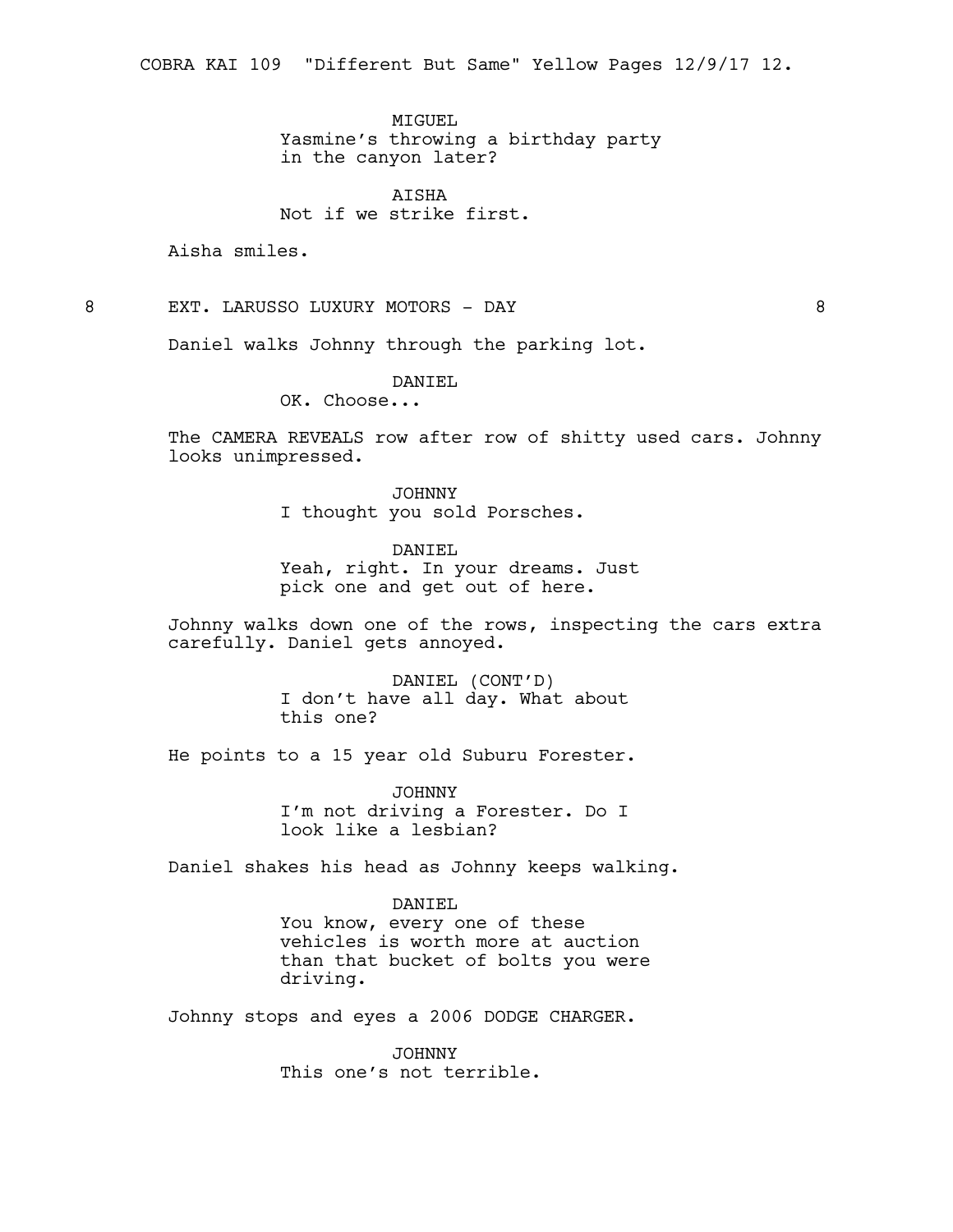COBRA KAI 109 "Different But Same" Yellow Pages 12/9/17 13.

DANIEL

2006 Charger. Three hundred horses. 5.8 V8.

JOHNNY

5.7.

Daniel looks surprised.

DANIEL You know cars?

JOHNNY What kind of man doesn't?

DANIEL Ok, whatever, wiseass. I'll get you the keys and you can go.

JOHNNY Wait a sec. What's wrong with it?

DANIEL What do you mean? You think I sell lemons?

JOHNNY I don't trust you.

Daniel looks like he wants to punch him, but holds back.

DANIEL Ok, fine. You want a test drive? I'll give you a goddamn test drive...

He goes over to Sheila, out of earshot from Johnny.

DANIEL (CONT'D) Sheila-- have Robby take this guy out.

SHEILA It's Robby's day off.

DANIEL What about Anoush?

SHEILA He's out with a customer. I could call Louie...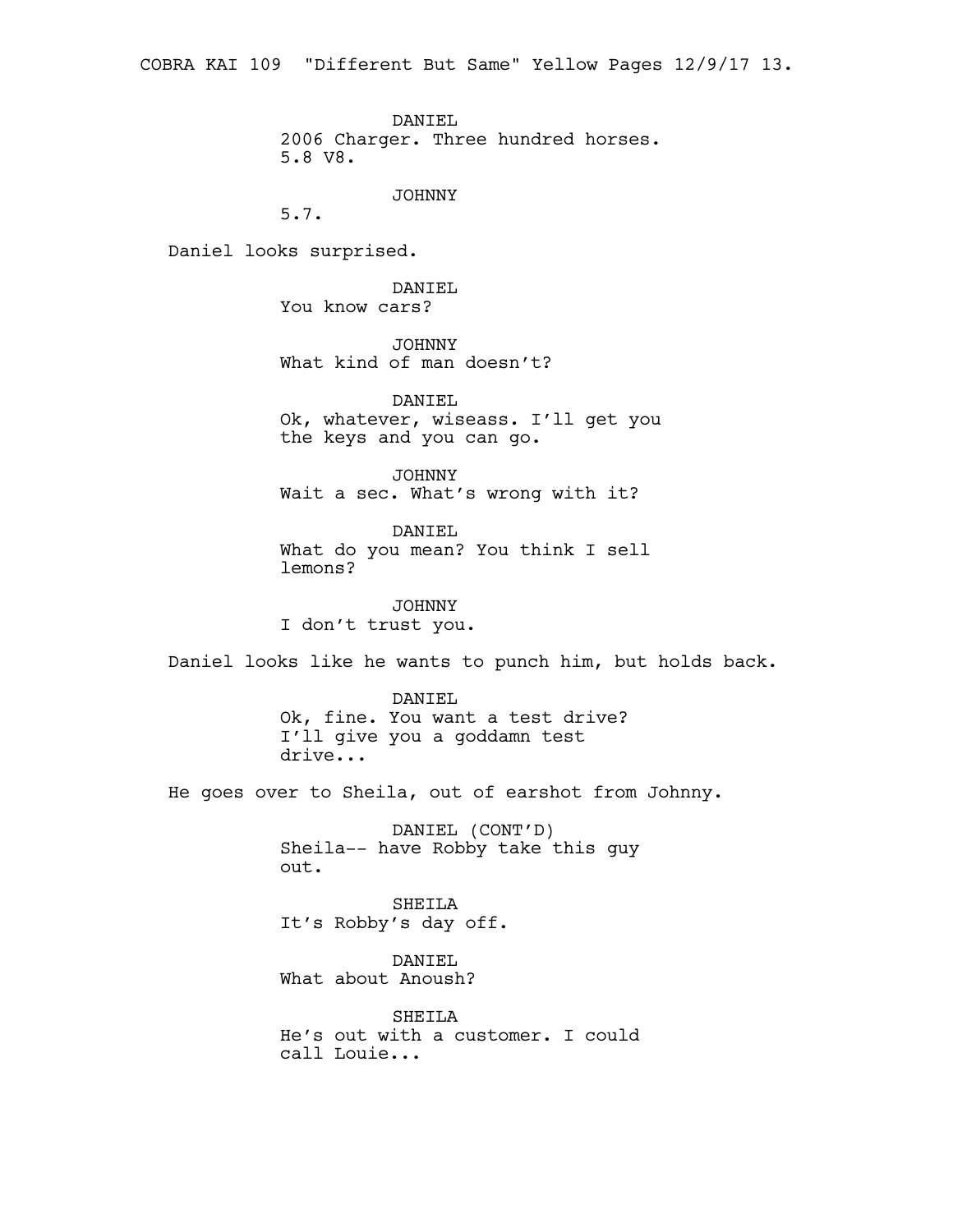COBRA KAI 109 "Different But Same" Yellow Pages 12/9/17 14.

DANIEL

No. Louie's not allowed to set foot in here anymore.

He looks over at Johnny, who's waiting by the Dodge. Daniel sighs, frustrated.

> DANIEL (CONT'D) (to Sheila, pointing) Just get me the keys to that Dodge.

9 INT. LARUSSO RESIDENCE - KITCHEN - DAY 9

Sam enters the house and goes to the kitchen, where Amanda is cleaning up and Anthony is looking through the fridge.

> SAMANTHA Mom, have you seen dad? I need to talk to him.

AMANDA He's out. And I need to talk to you...

Amanda approaches her. She looks mad. Samantha is confused.

AMANDA (CONT'D) Did you get into a hit and run accident a few months back?

Samantha immediately averts her eyes.

AMANDA (CONT'D)

Oh my God.

SAMANTHA Mom, it wasn't me! I swear! Yasmine was the one driving...

AMANDA

I don't care who was driving! You should have told us! Do you have any idea how much trouble you've caused?

SAMANTHA

I'm sorry.

AMANDA

Sorry isn't gonna cut it. I can't believe I have to do this, but you're grounded. Give me your phone.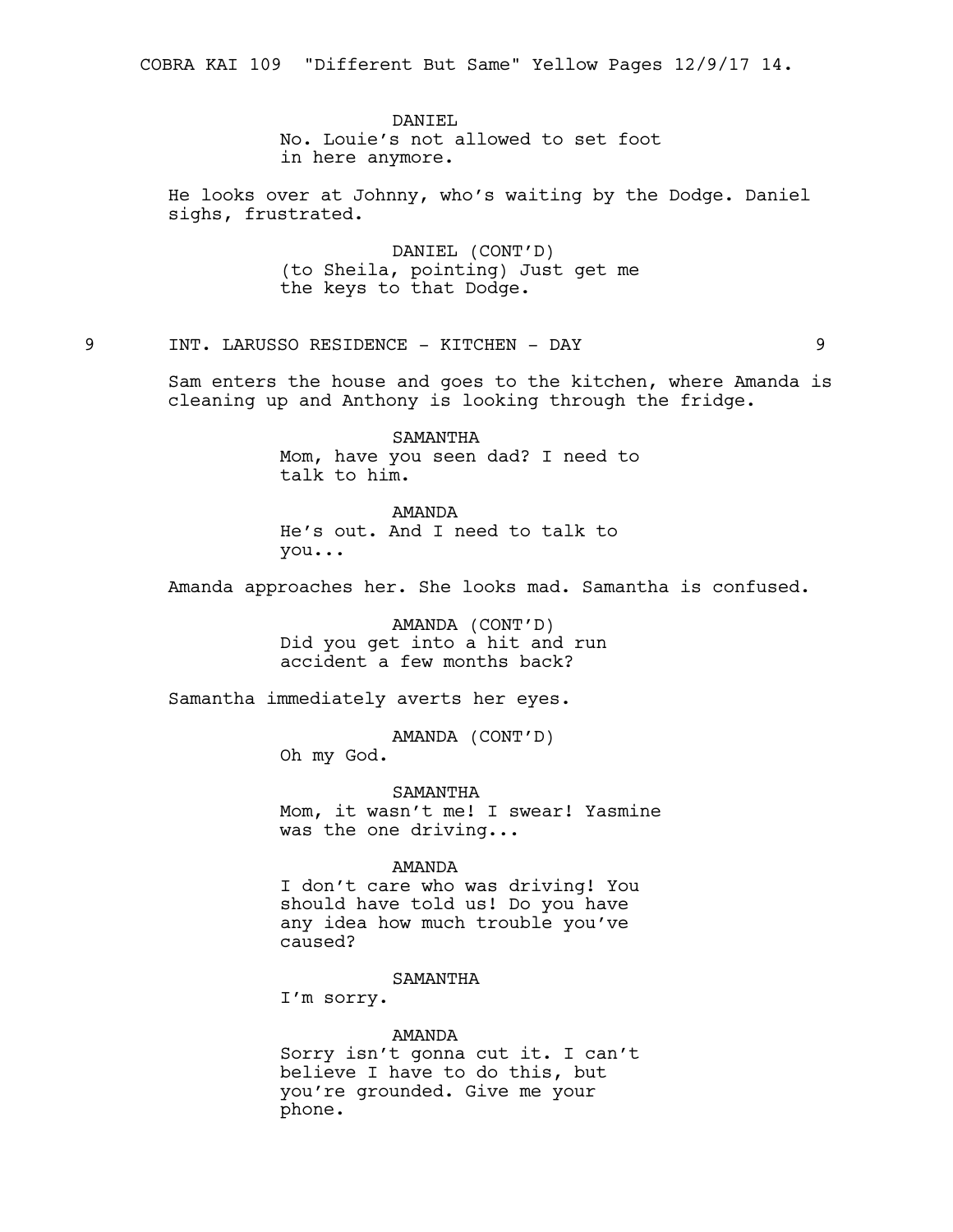COBRA KAI 109 "Different But Same" Yellow Pages 12/9/17 15.

## SAMANTHA

What? Why...

#### AMANDA

Because I know as long as you have internet, sending you to your room is like letting you go out to play. Now hand it over.

Samantha sighs and hands over her phone. Just then, Anthony who has his hand in a jar of pickles, calls out...

> ANTHONY Don't forget her laptop and smartwatch!

Anthony crunches into a pickle. Samantha looks at him, pissed, as he smiles back.

#### 10 EXT. SAN FERNANDO VALLEY STREETS - AFTERNOON 10

The Dodge whips down the streets of the valley with an enthusiastic Johnny at the wheel, driving very aggressively - Cobra Kai style. Daniel is uncomfortable.

> DANIEL Hey, come on now! Take it easy! The car's not technically yours yet!

## JOHNNY

Relax, Danielle.

Johnny makes another sharp turn. Daniel is tossed around in \* the passenger seat. He looks pissed.  $*$ 

> JOHNNY (CONT'D) How many speakers does it have?

#### DANIEL

It's got enough... \*

Daniel turns on the radio. He changes it to a classic rock station which is playing REO Speedwagon's *Take it On the Run*. \*

It plays for a moment. Johnny notices Daniel bobbing his head \* to the song.  $\star$ 

> JOHNNY \* (surprised) You like Speedwagon? \*

Daniel looks at him. \*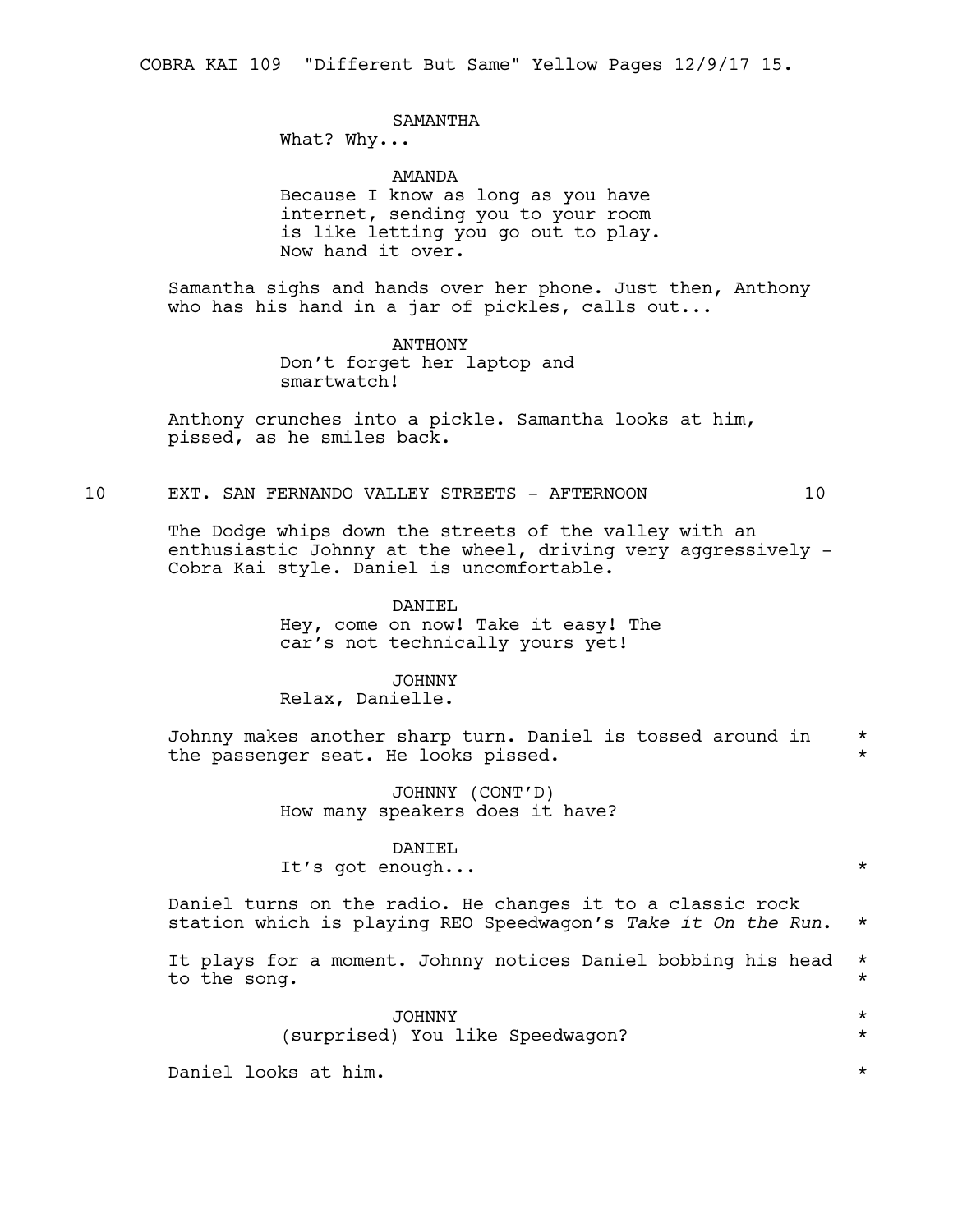COBRA KAI 109 "Different But Same" Yellow Pages 12/9/17 15A.

| DANTEL.                                                    | $\star$ |
|------------------------------------------------------------|---------|
| What kind of man doesn't?                                  | $\star$ |
| Johnny hears his own words used against him and shakes his | $\star$ |
| head. Daniel smirks, as he goes to turn the music down.    | $\star$ |
| DANIEL (CONT'D)                                            | $\star$ |
| But if you don't like it                                   | $\star$ |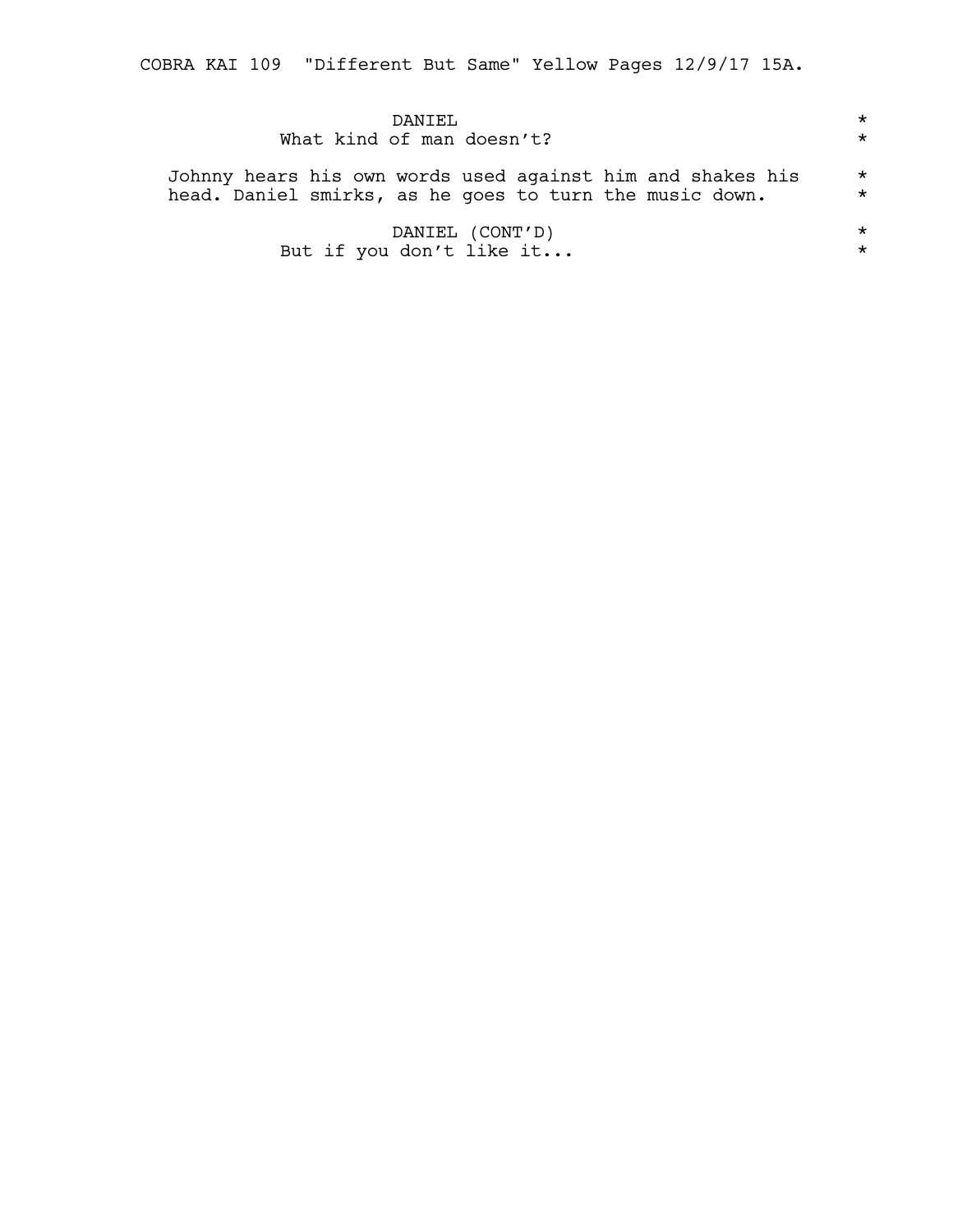COBRA KAI 109 "Different But Same" Yellow Pages 12/9/17 16.

## JOHNNY \* I didn't say that.  $\star$

Daniel sits back in his seat, smiling. Johnny and Daniel's \* body language relaxes slightly, as they drive down the road, \* listening to the harmonious chorus.

A few moments later, Daniel notices something out his window.

DANIEL Hey, that's where I grew up. Pull over...

Johnny pulls the car over and we see what Daniel saw -- the SOUTH SEAS apartment complex from the original movie.

11 EXT. SOUTH SEAS APARTMENT - DAY 11

Johnny and Daniel exit the car walk up to the front of the building. He looks up at the two palm trees out front.

DANTEL.

There used to be three palm trees.

They walk up to the front. Daniel looks through the gate.

DANIEL (CONT'D) Wow, there's actually water in the pool. I never got a chance to swim in there.

JOHNNY I had a pool twice the size of that.

DANTEL. Yeah, must've been nice to have a rich daddy give you everything.

JOHNNY I didn't have a rich dad. I had a rich stepdad. But he was a real piece of shit.

Daniel can see Johnny is having a painful memory. This is the first time Daniel's seen this side of Johnny.

> DANIEL I didn't know about that.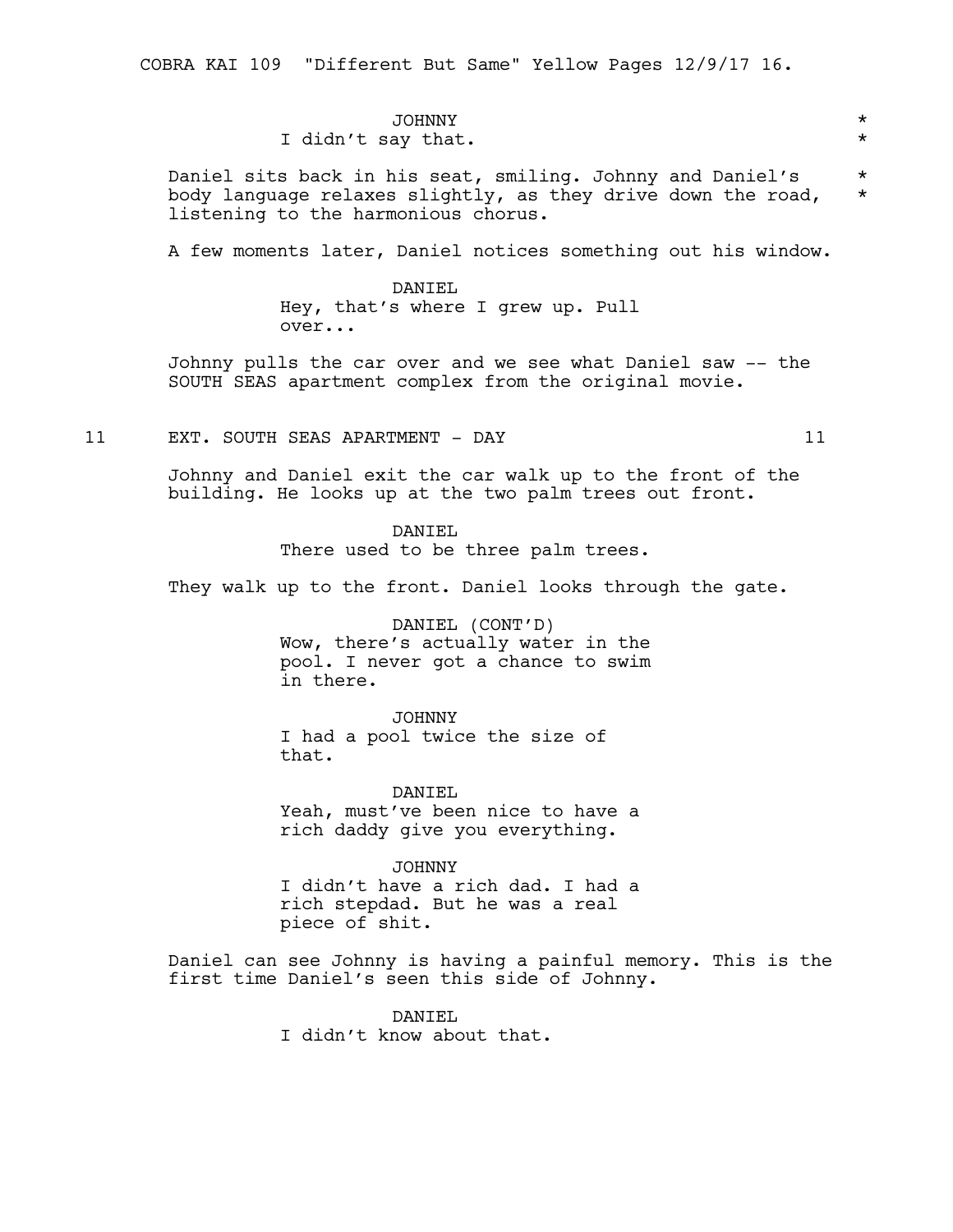## JOHNNY

I think my mom was just trying to give me a good life. So I could have the things she didn't.

Daniel looks up at the building, neither one of them making eye contact. He nods.

#### DANTEL

Moms are good like that.

They share a heavy moment of silence, until Johnny finally looks around at the surroundings.

> JOHNNY There's a bar across the street. I could use a drink.

#### DANIEL

It's the middle of the afternoon, Johnny. We gotta drive the car back and do the paperwork.

JOHNNY Good thing I have the keys then.

Johnny starts to walk away.

DANIEL Johnny, no. We gotta get back. Johnny? Johnny!

Johnny doesn't turn back. Frustrated, Daniel follows.

12 INT. VICTORY MINI-MART - DAY 12

Hawk, Aisha, Demetri, and Bert load up for their party- grabbing beer, booze, mixers, red cups, snacks, etc. Aisha checks her phone.

> AISHA Make sure to stock up. I'm inviting everyone. VIP only, my ass.

DEMETRI I still don't understand how we're getting away with buying all this alcohol.

HAWK Never underestimate the power of the 'hawk.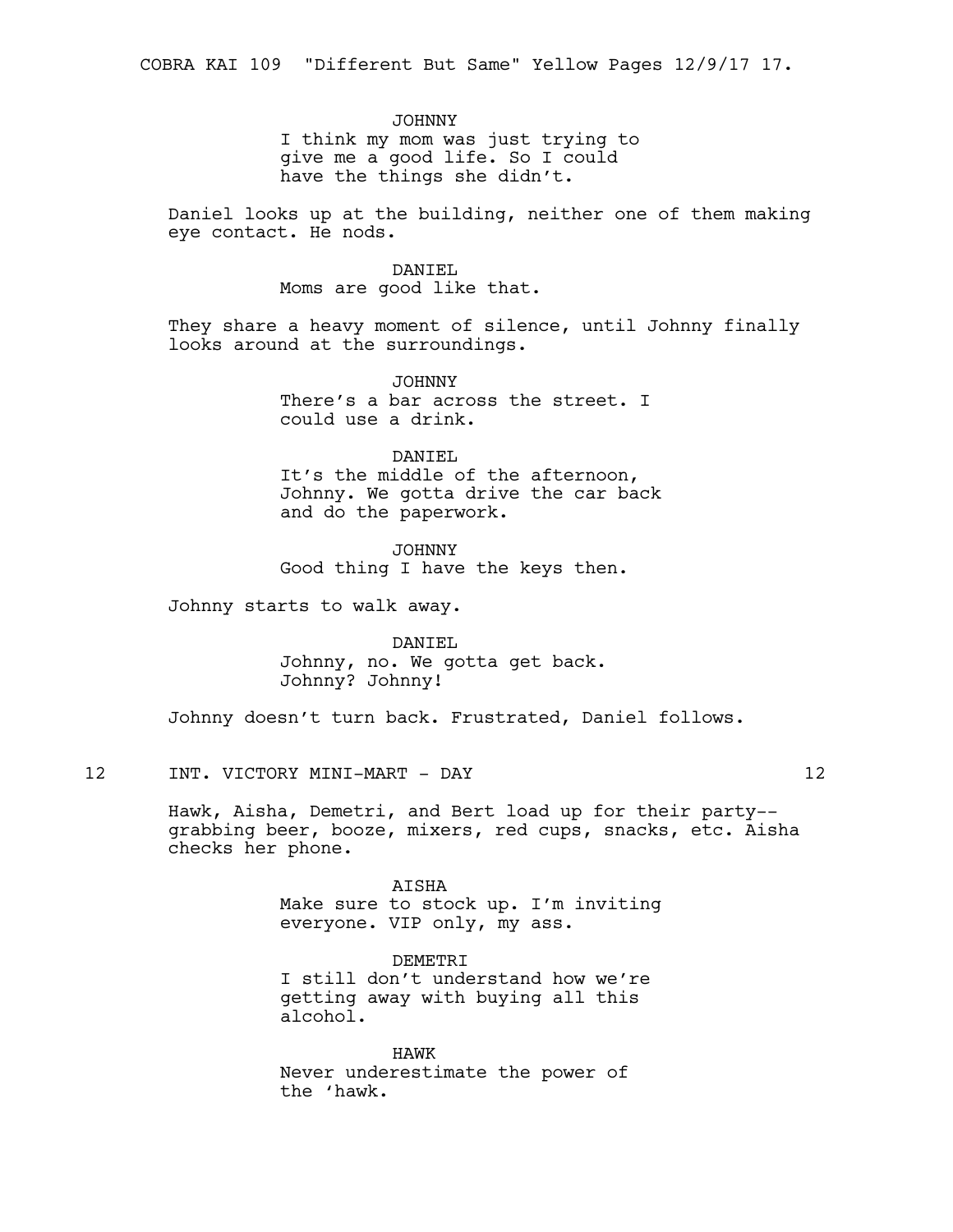Demetri looks skeptical.

#### 13 EXT. MINI-MART - SAME TIME 13 13

Meanwhile, outside the mini mart, Miguel makes a phone call.

#### 14 INT. LARUSSO RESIDENCE - KITCHEN - DAY 14

Sam is sitting at the kitchen table, frustrated, working on her SAT prep book, while Amanda is doing paperwork and Anthony is scrolling on his iPad.

> ANTHONY God, I love the internet. There's just so much to do. Chat with your friends, watch videos, shop online. It's just awesome.

SAMANTHA You're going to hell, you realize that?

ANTHONY I don't believe in hell.

AMANDA Guys, be quiet. I have a lot of work to do.

Just then, Samantha's phone starts ringing in Amanda's handbag. Samantha looks at her mom, who doesn't lift her head from her work. It keeps ringing.

> SAMANTHA Come on, mom-- just let me answer it!

Amanda picks up the phone and hits decline.

#### AMANDA

Go back to your work.

Samantha looks upset.

15 EXT. VICTORY MINI-MART - SAME TIME 15

Miguel hears Samantha's voicemail.

SAMANTHA (V.O.) Hey, it's Samantha. Leave a message. Thanks!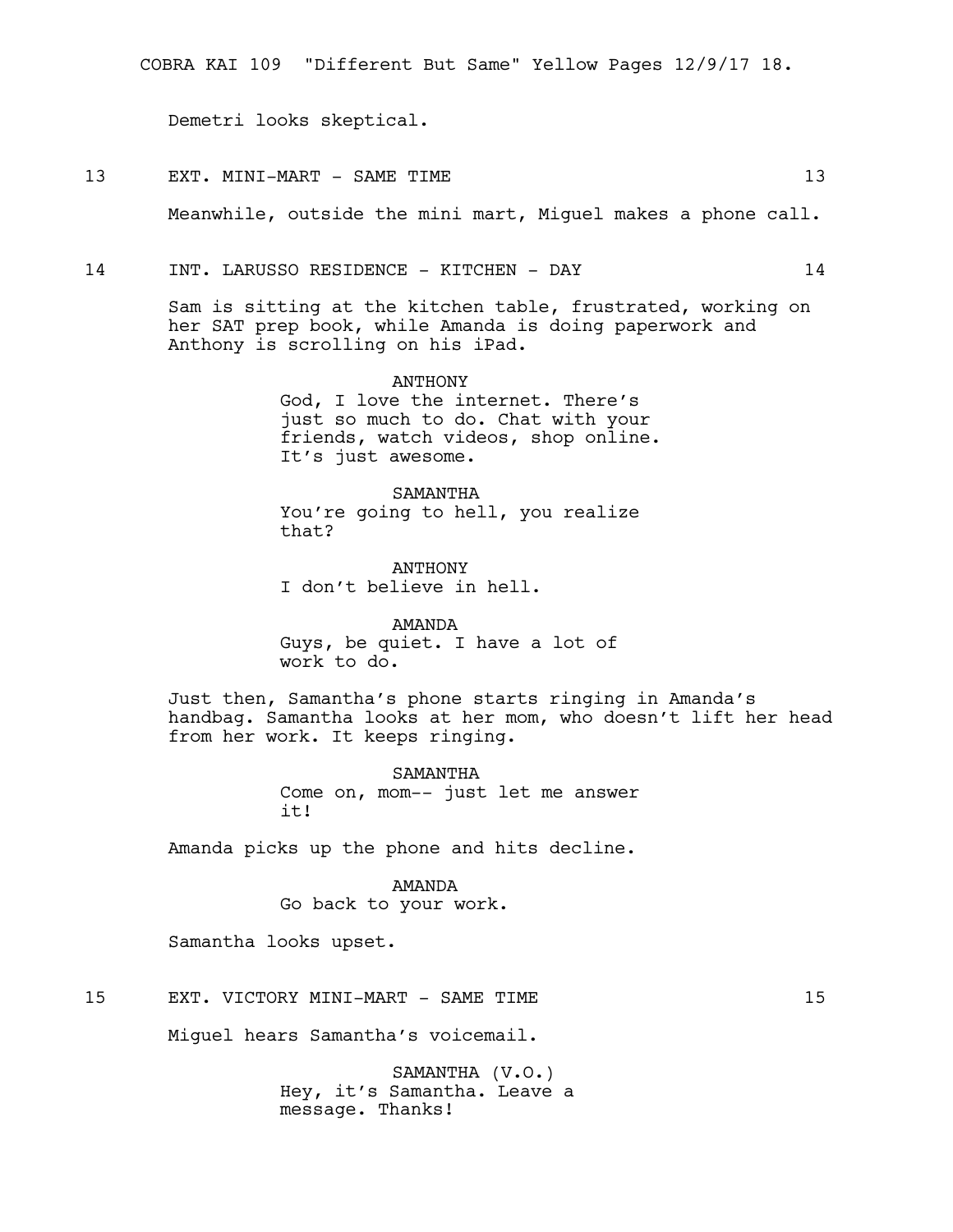He looks at the phone, confused that it went so quickly to voicemail. He leaves a message...

#### MIGUEL

Uh, hey Sam. Not sure where you are. I just wanted to apologize for earlier. I was feeling off today. But I really want to see you tonight. Cobra Kai is throwing a party in Malibu Canyon later. We're heading over there now. Let me know when you can come. Bye.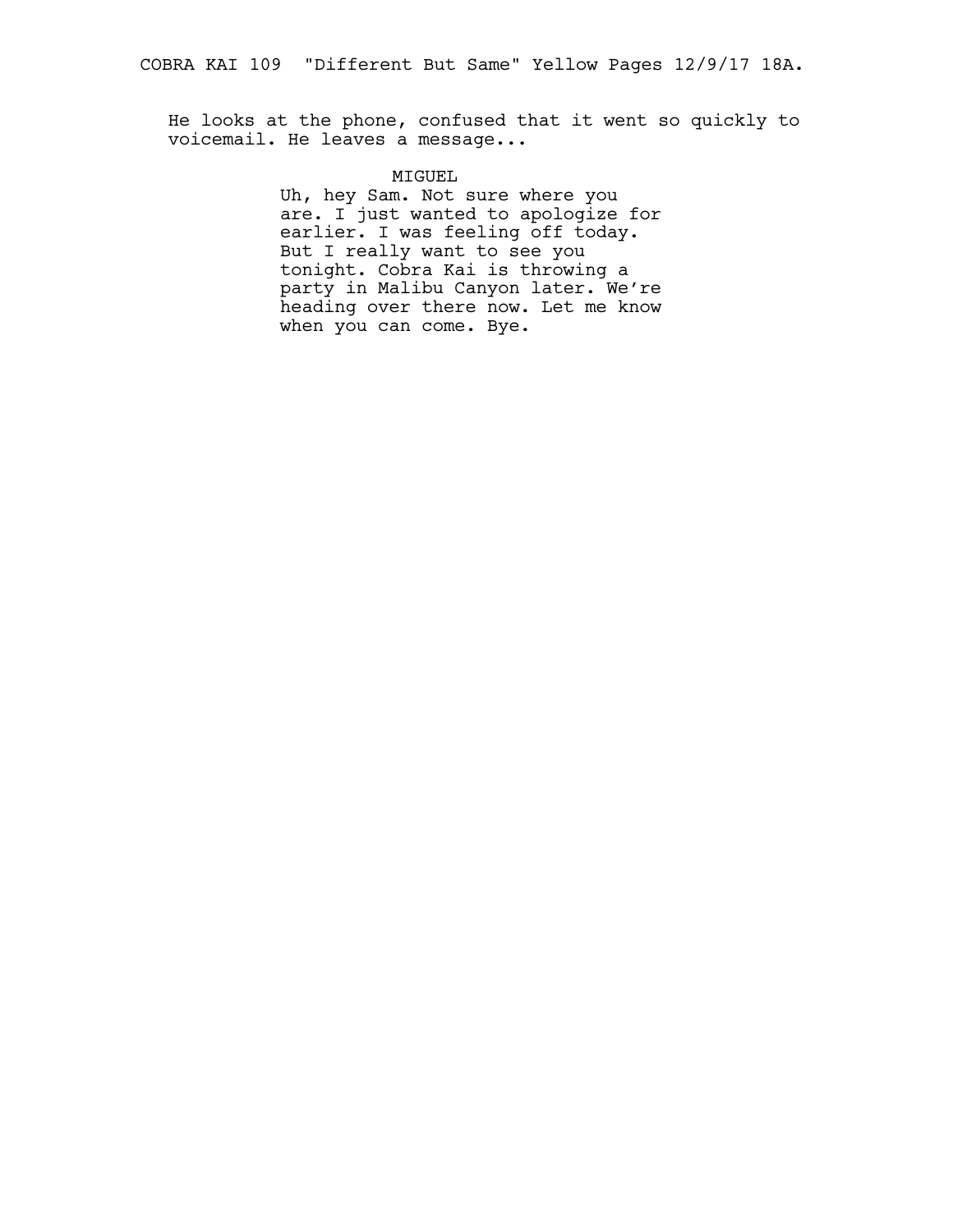## 16 INT. VICTORY MINI-MART - DAY 16

Demetri, Aisha, and Bert watch from afar as Hawk confidently brings all the food and drinks to the front counter where Nestor (wearing an old Dodgers t-shirt) is waiting.

HAWK

'Sup. You catch that game last night? Puig with the walk-off?

NESTOR

No, man. I heard he flipped that bat to the moon.

HAWK

Oh, you have no idea. I was watching at the bar with my buddies from work. The whole place went wild.

NESTOR Yeah, I was actually gonna go, but my girlfriend dragged me to some lame ass play.

HAWK Bitches, man. (takes out wallet) How much'll it be?

NESTOR Gotta see your I.D. first.

Hawk looks surprised. Demetri shakes his head as he, Aisha, and Bert look on.

> HAWK Ha, I'm flattered.

Nestor stares at him blankly.

HAWK (CONT'D) Seriously? You think I'm underage? (motions to Bert) That's my friggin' kid over there!

Bert is uncomfortable, not prepared to play along.

NESTOR Sorry. Need to see it.

HAWK Ok. Fine. I get it. You're required by law. Here...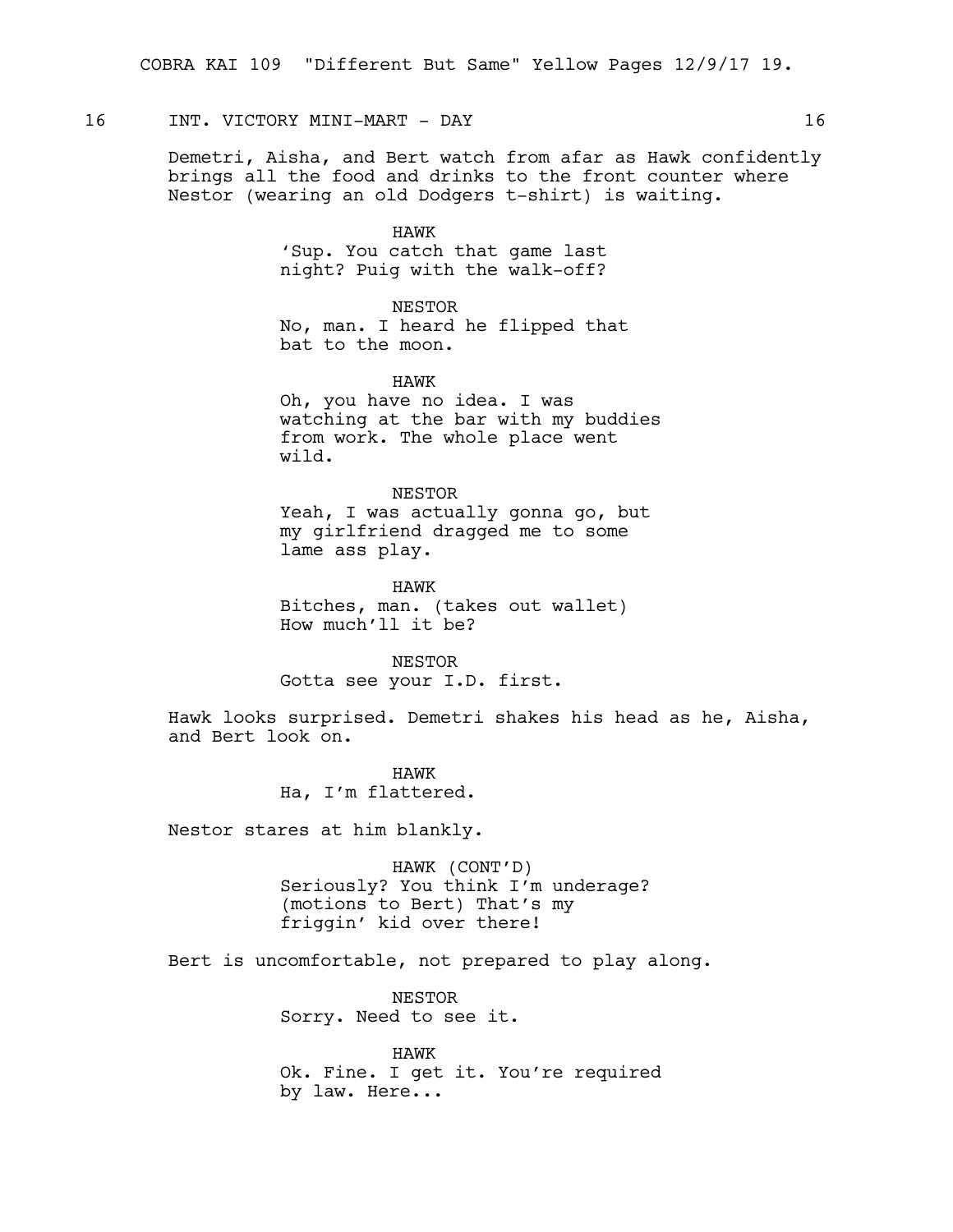COBRA KAI 109 "Different But Same" Yellow Pages 12/9/17 20.

Hawk takes out an I.D. and hands it to Nestor. He looks at it. The I.D. says WALTER HAWKMAN and the birthdate is 6/9/93. Nestor shrugs his shoulders and starts ringing him up.

Hawk breathes a sigh of relief, then turns and looks over to his friends like it was no big deal.

#### 17 INT. LARUSSO RESIDENCE - KITCHEN - DAY 17

Sam and Amanda are still working in the kitchen, while Anthony plays a video game. Sam hears her phone making all kinds of sounds-- vibrations, beeps, dings, etc. It's hard for her to hear this.

Just then, another sound-- the doorbell. DING DONG. Anthony gets up from the table...

> ANTHONY Ooh! Maybe it's the drone I bought from Amazon!

Anthony runs off to the front door. Amanda looks up.

AMANDA Whoa, wait... you bought a drone?

Amanda gets up from the table and goes off after him, leaving Samantha alone at the table. Samantha stares at her mother's handbag, then checks to make sure the coast is clear. It is.

She quickly runs over and takes her phone out. She sees 3 missed calls, FaceTimes, and voicemails from Miguel.

BY THE FRONT DOOR: Anthony gets to the door first and opens it. It's Robby.

> ROBBY Hey Anthony.

ANTHONY (disappointment) Oh. It's you.

Just then, Amanda approaches.

AMANDA Robby, what's up?

ANTHONY Hey Mrs. L. Just here to train with Mr. LaRusso. He out back?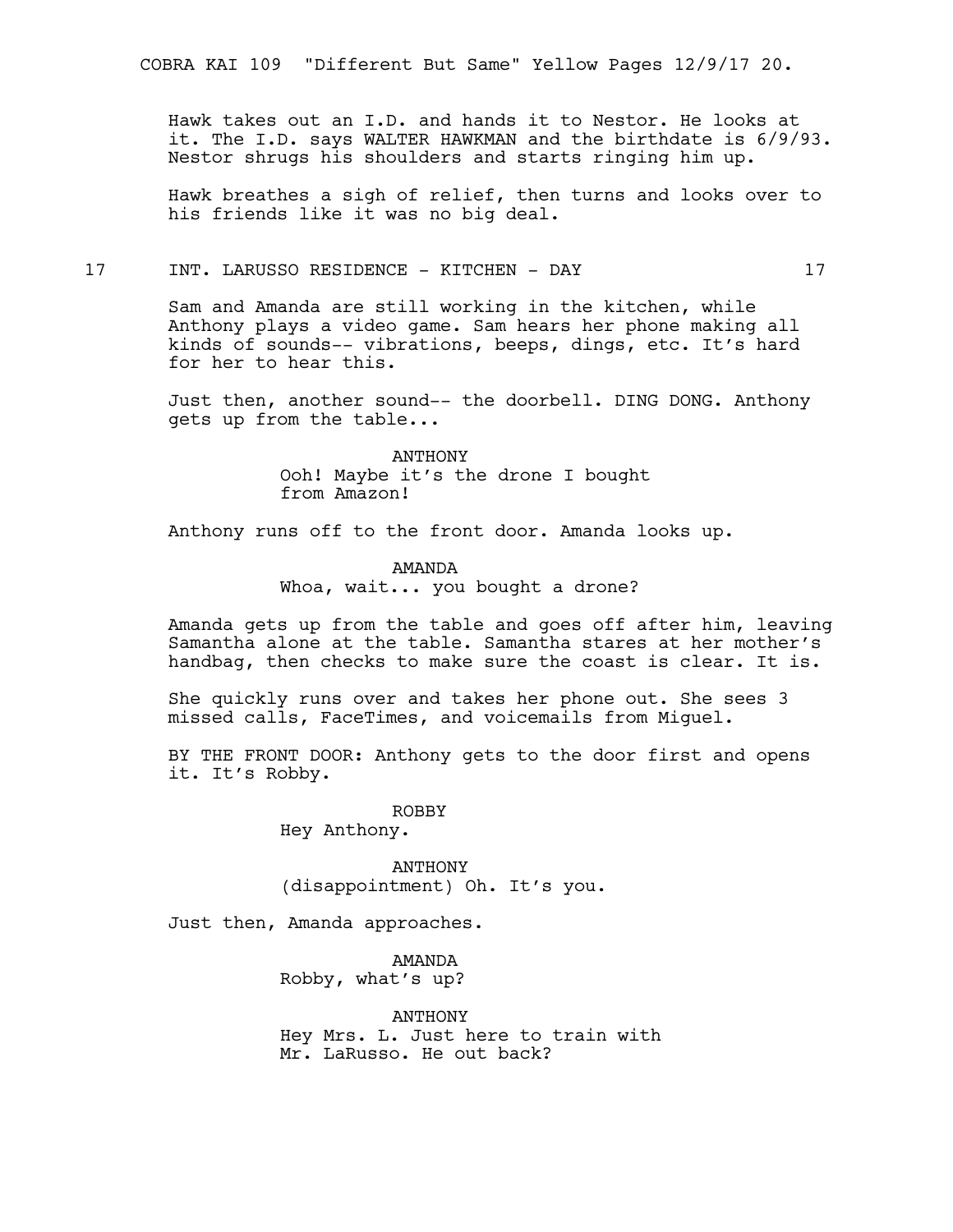COBRA KAI 109 "Different But Same" Yellow Pages 12/9/17 21.

AMANDA

No, he's busy all day dealing with... ah, nevermind. You can wait for him, come on in.

IN THE KITCHEN: Samantha looks through her missed texts and sees a text from Miguel: *Where r u? Did u get the invite? Party tonight. Malibu Canyon. C u there?* Samantha starts to type back: *Sorry, I've been stuck here all day without my...*

Before she can finish typing, she hears her mom and Robby approaching.

> AMANDA (CONT'D) Don't even think about it.

She quickly puts the phone back in the handbag, without sending the message.

> ROBBY (to Sam) Hey. How's it going?

SAMANTHA I'm a prisoner. I gotta get out of this place.

Sam storms off, past Robby. Robby can tell she's really upset.

18 INT. RESEDA BAR - AFTERNOON 18

Johnny and Daniel are at the bar. Johnny motions to the bartender.

> JOHNNY Bartender! Coors Banquet for me. (re: Daniel) And a Shirley Temple for the lady.

DANIEL Club soda's fine. Thank you. (to Johnny) Just one drink, then we're out of here.

JOHNNY What's the matter? Can't wait to get out of the old neighborhood?

The two of them sit in awkward silence as they wait for their drinks.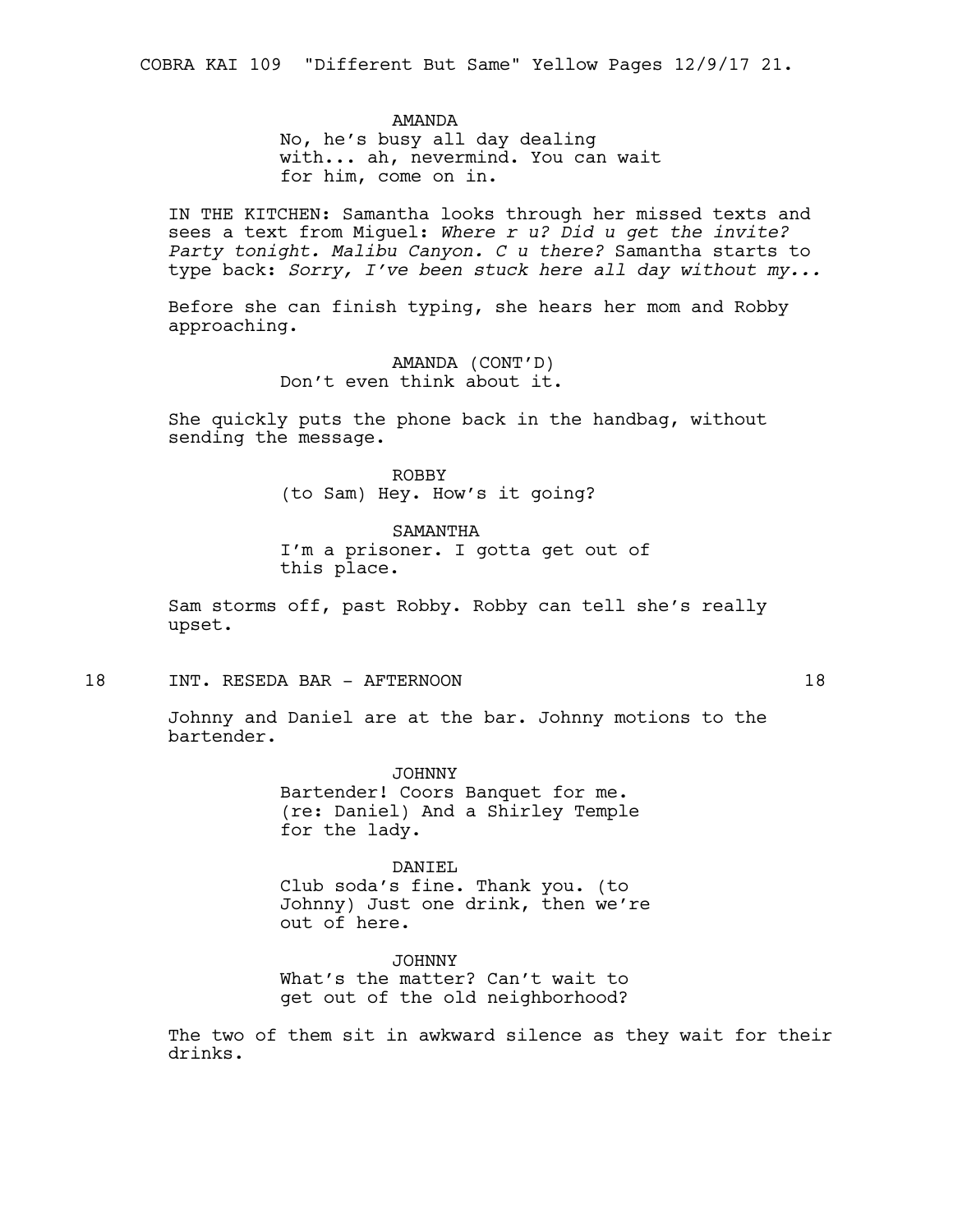DANIEL So your step dad was an asshole, huh? I always assumed you were living the life.

JOHNNY It had its moments. But then I'd come home and pretty much get bullied every day.

They get their drinks. Johnny takes a swig of beer.

JOHNNY (CONT'D) That's why I joined Cobra Kai. Kreese gave me more attention than I ever got at home. The guy was more than just a sensei to me. He was basically a father. Eh, you wouldn't understand...

Daniel can't believe he's hearing this.

DANIEL My dad died when I was 8. Mr. Miyagi was like *my* father.

Johnny is surprised to hear this.

DANIEL (CONT'D) That's crazy. Both of us finding karate role models...

JOHNNY

Yeah, except yours didn't break your trophy and try to kill you.

DANIEL

That is true.

The two of them sit for a moment in silence, looking at each other, realizing there's another side to them.

> DANIEL (CONT'D) (to the bartender) You know what? I'll have a Ketel martini, straight up, olives, ice ice cold.

Johnny nods, liking that Daniel's grabbing a drink.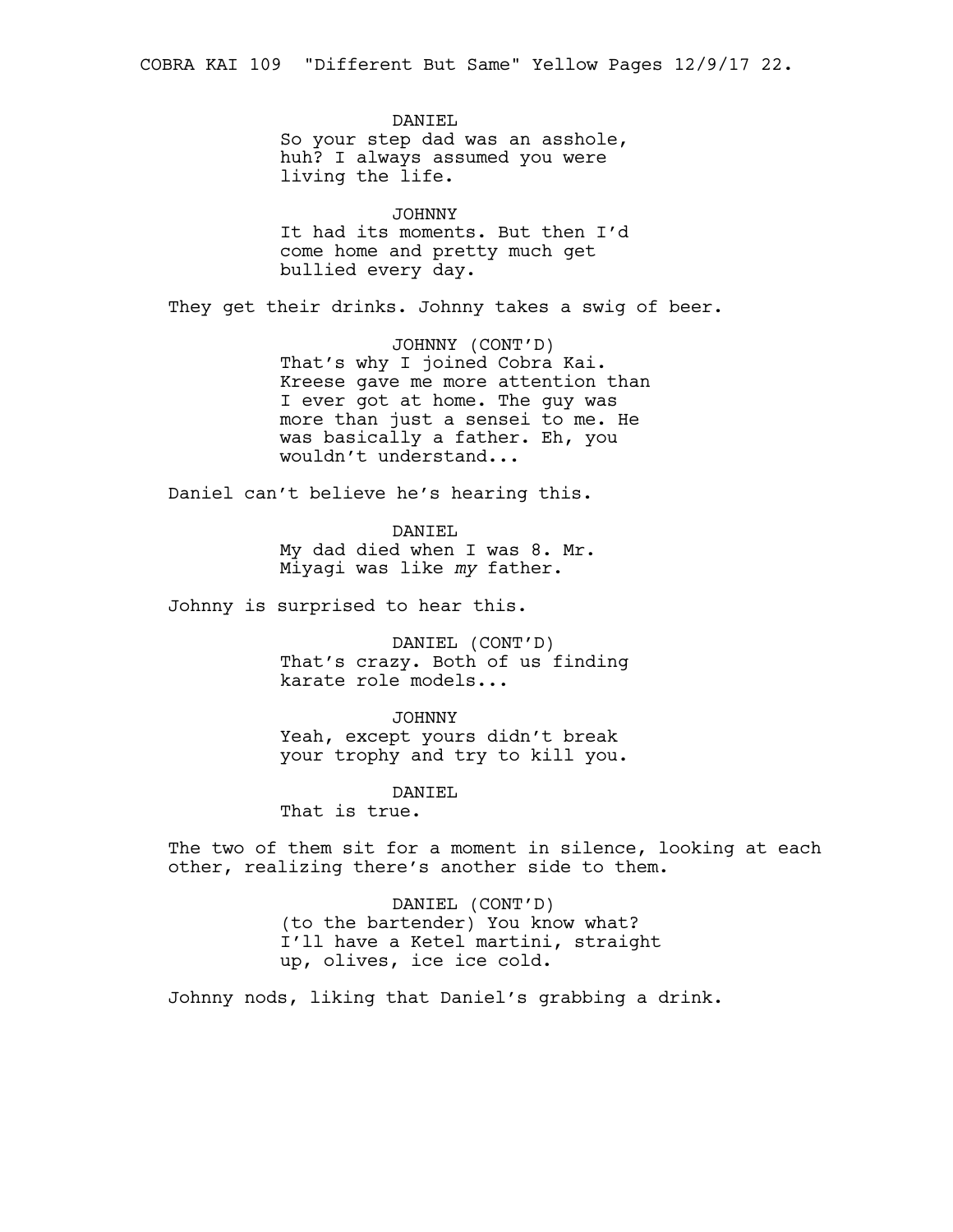19 EXT. MALIBU CANYON - PARKING AREA - AFTERNOON 19

Yasmine, Moon, Kyler, and Brucks leave Kyler's car, holding blankets and a cooler - ready to set up for their party. As they round the corner, Yasmine stops dead in her tracks.

## YASMINE

No. Effing. Way.

REVEAL: The Cobra Kai party is already raging on the sand. Dozens of teens are eating, drinking, and listening to music.

> MOON Cool! How'd everyone get here so early?

Yasmine seethes as she watches Aisha having a blast with some friends in the distance.

> YASMINE Seriously, Moon? Do those look like people I'd invite? (to Kyler) Go tell those losers to get out of here.

#### KYLER

Fo' sho.

They take a couple steps, then notice Miquel.

KYLER (CONT'D) You know what? Maybe we could find another spot. Or go home or whatever.

YASMINE Seriously? You're afraid of those Cobra Kai freaks? Brucks, handle this.

BRUCKS Hell no. Did you see the guy with the back tat?

We see a shirtless Hawk spitting beer like a spray into the air. Everyone around him cheers. Moon laughs. She clearly likes what she sees.

> BRUCKS (CONT'D) You don't get a haircut like that unless you're unstable. I say we bounce.

Kyler and Brucks start to head back to the parking lot.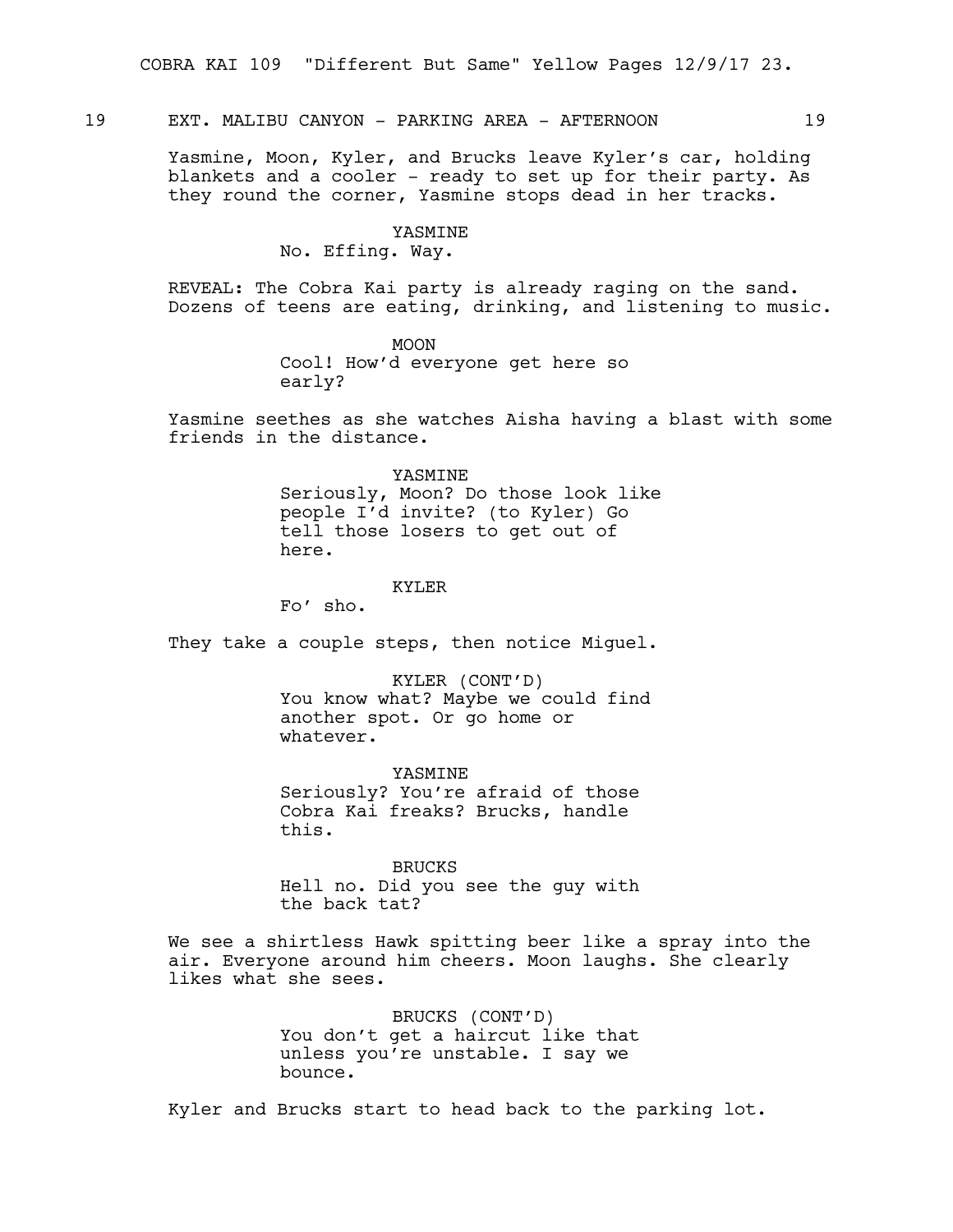COBRA KAI 109 "Different But Same" Yellow Pages 12/9/17 24.

#### **YASMINE**

You guys are a couple of pussies!

Meanwhile, Hawk notices Moon and gives her a confident head nod. She starts walking towards Hawk. Yasmine turns and sees Moon going.

> YASMINE (CONT'D) What the hell are you doing?

MOON Getting a beer.

Frustrated, Yasmine debates what to do, before she eventually follows.

ON THE SAND: Everyone is having a great time, except Miguel. He checks his phone and sees no responses from Samantha. He's clearly frustrated. Aisha walks by.

## AISHA

Nothing?

#### MIGUEL

Nope.

AISHA Maybe her phone died?

MIGUEL (upset) Whatever. Guess I'll have to start partying without her.

He pops open a beer and chugs it. Aisha looks surprised.

A20 INT. LARUSSO RESIDENCE - LIVING ROOM - LATE AFTERNOON A20

Samantha is lying on the couch, reading *As I Lay Dying* by William Faulkner. Bored out of her mind, she lets the book fall on her face.

## 20 INT. LARUSSO RESIDENCE - KITCHEN - LATE AFTERNOON 20

Amanda is still working on the kitchen table. She now has her laptop out and appears to be crunching numbers. Just then, Robby enters from the back yard. Amanda notices him limping.

> AMANDA Robby-- what happened? You ok?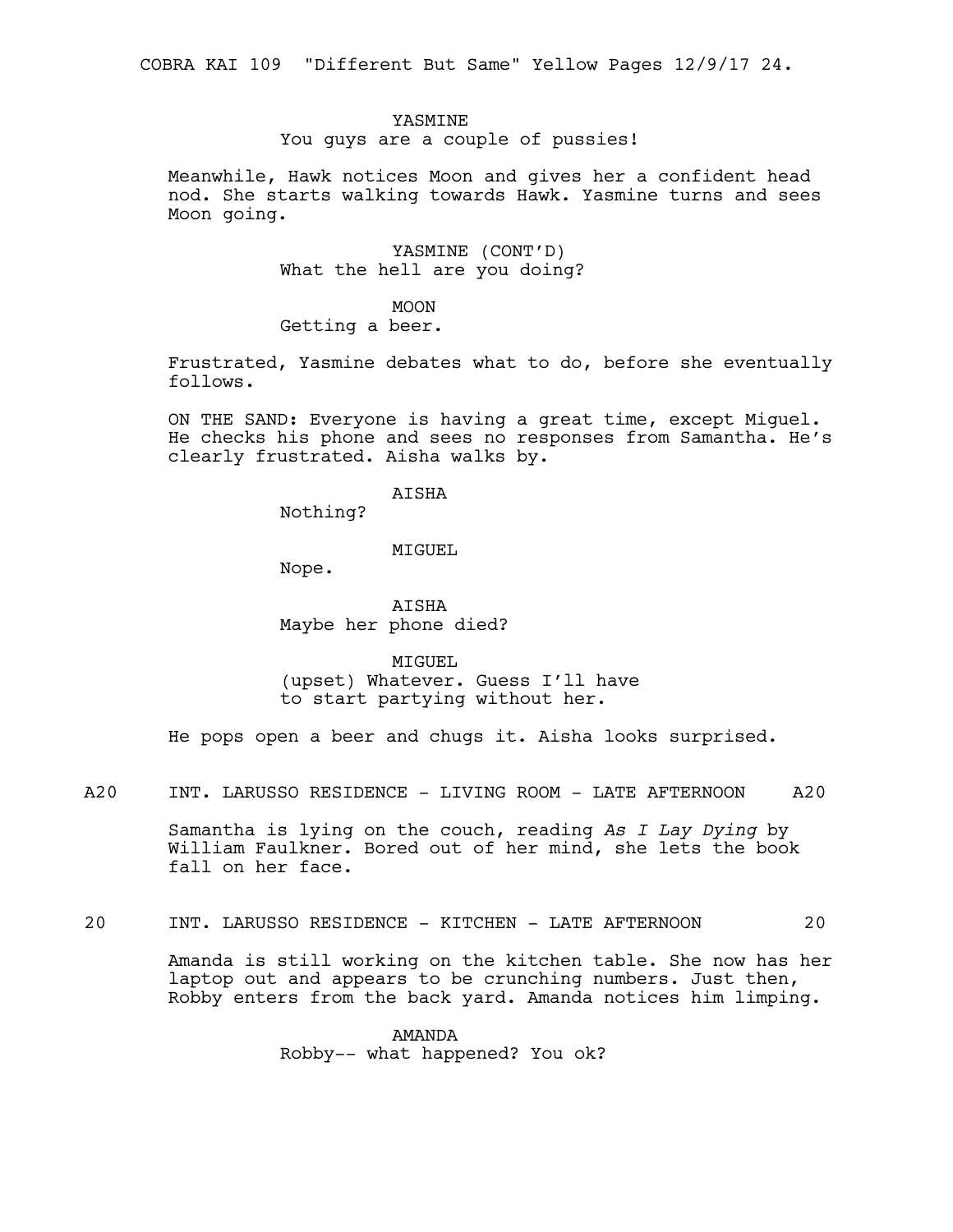ROBBY Yeah, I just twisted my ankle a little. Should be fine, but I may have a tough time on the skateboard.

AMANDA You need a ride back home?

ROBBY Yeah, but I know you have those reports to finish. I can wait.

AMANDA No need for that. (calls to the Living Room) Sam?!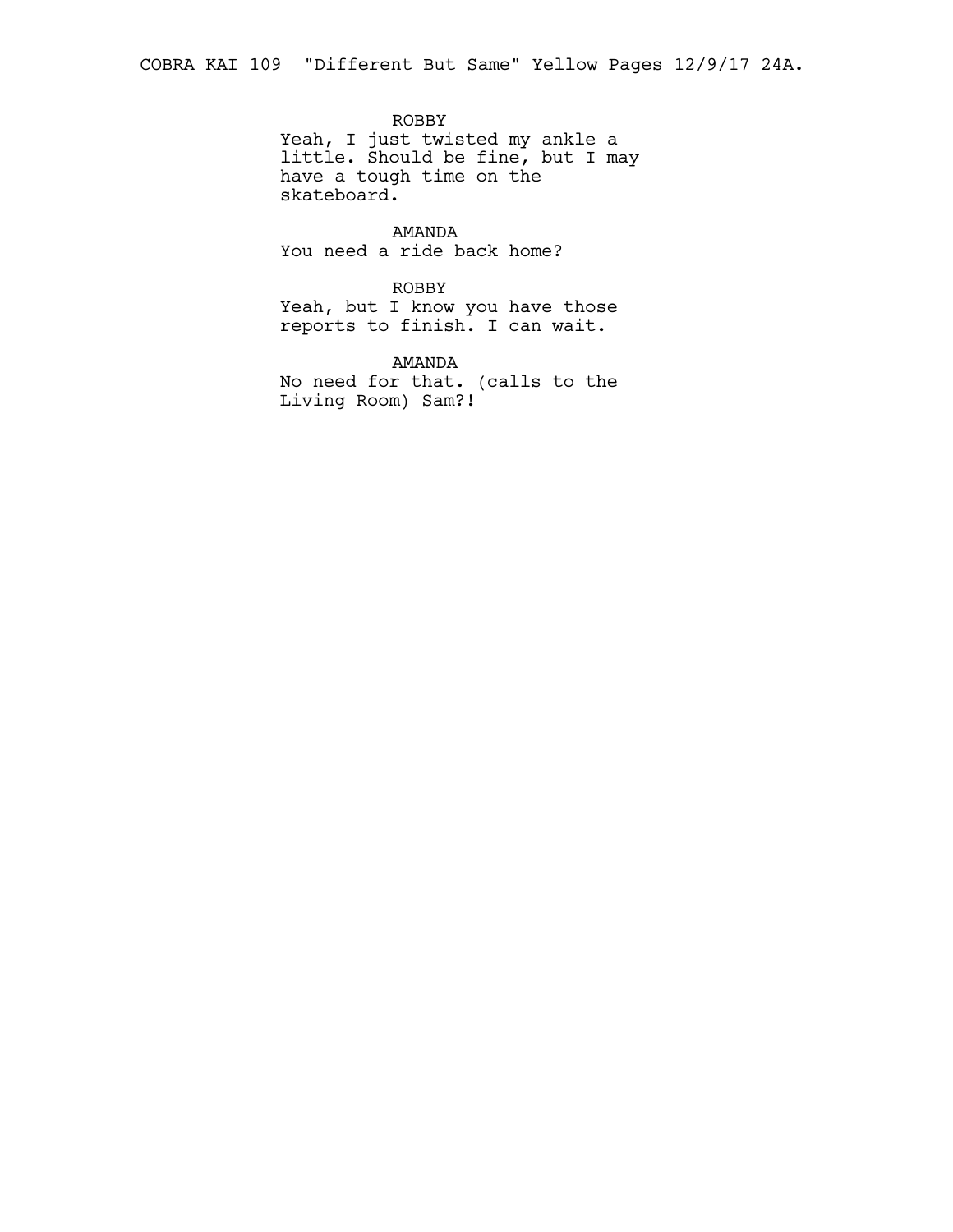Sam enters from the living room.

AMANDA (CONT'D) Robby sprained his ankle. He needs a ride home. Drop him off and come right back. Ok?

Samantha seems happy to have any break from the boredom.

SAMANTHA Sure. (to Robby) Come on.

21 EXT. LARUSSO RESIDENCE - LATE AFTERNOON 21

Robby and Sam exit the house. Robby limps his way down the walkway with Sam.

> SAMANTHA You need help?

ROBBY No, I just gotta walk it off.

Just then, he stops limping.

ROBBY (CONT'D) Ah. There it is. All better.

Sam looks at him, confused. Robby smiles.

SAMANTHA Wait. Did you just pull a Kaiser Söze?

ROBBY You said you were a prisoner. I figured I'd break you out.

Samantha smiles.

ROBBY (CONT'D) So where are we going?

SAMANTHA To a party. Sound good?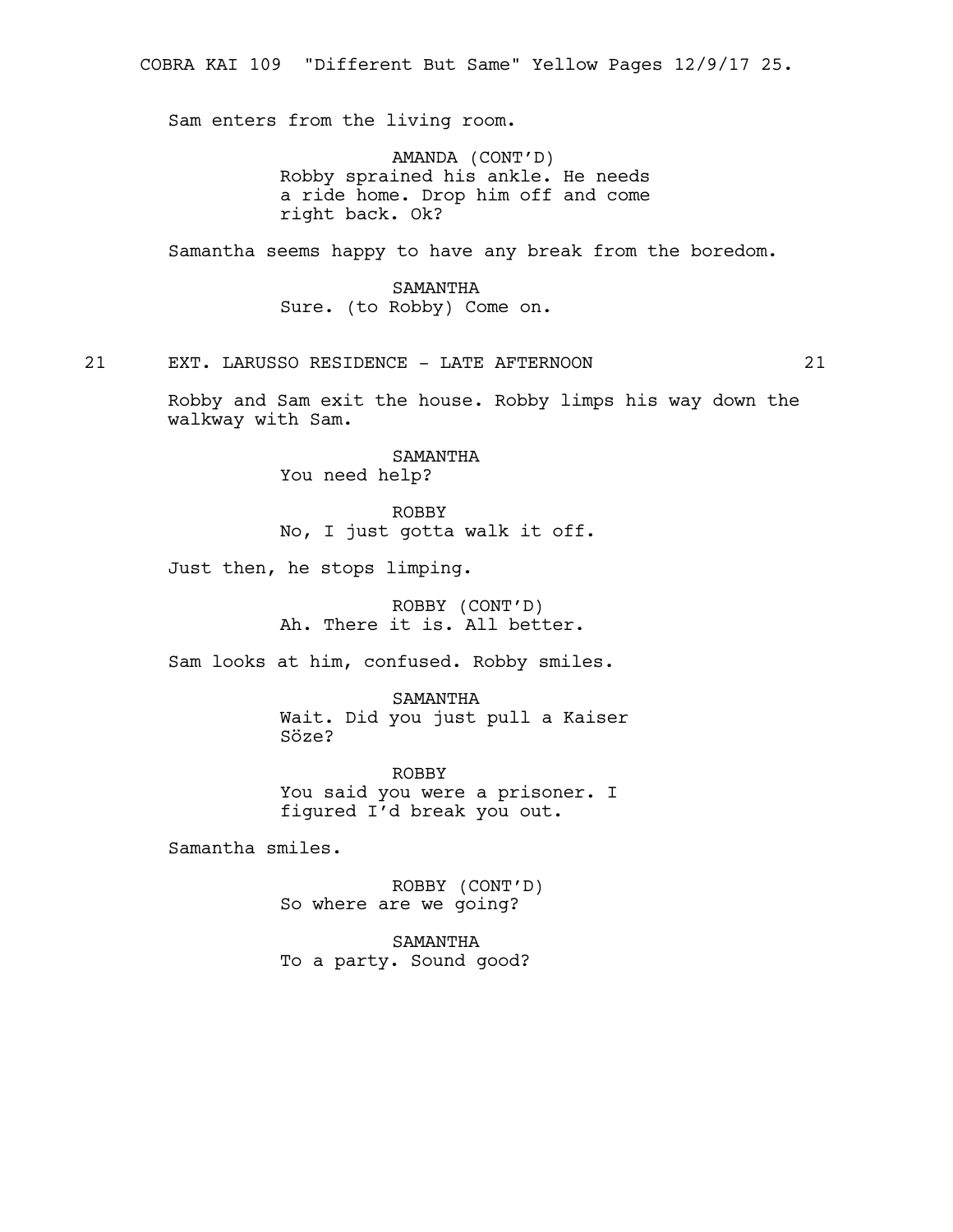COBRA KAI 109 "Different But Same" Yellow Pages 12/9/17 26.

# ROBBY

Sounds great!

SAMANTHA Cool. My boyfriend's probably wondering where the hell I am. Come on, let's go...

Robby's smile fades as Sam gets into her car.

## ROBBY Wouldn't want to keep him waiting.

Robby gets into the passenger seat and they take off.

22 INT. NEIGHBORHOOD BAR - LATE AFTERNOON 22

Johnny and Daniel have a couple empty glasses in front of them as the bartender drops off another round. They seem to be enjoying each other's company.

JOHNNY

...I mean, the spaghetti was all over your face. It was hilarious.

Johnny cracks up.

DANIEL You know that sauce burned.

JOHNNY Oh man, that's even funnier.

DANIEL Yeah, laugh all you want. I heard Ali clocked you after that.

JOHNNY I'll admit it, I deserved it. Man, that girl was something.

DANTEL

Yeah. She was.

They both think about Ali.

JOHNNY You ever see her these days?

DANIEL Nah. It's been decades. Last I heard she met some guy in med school.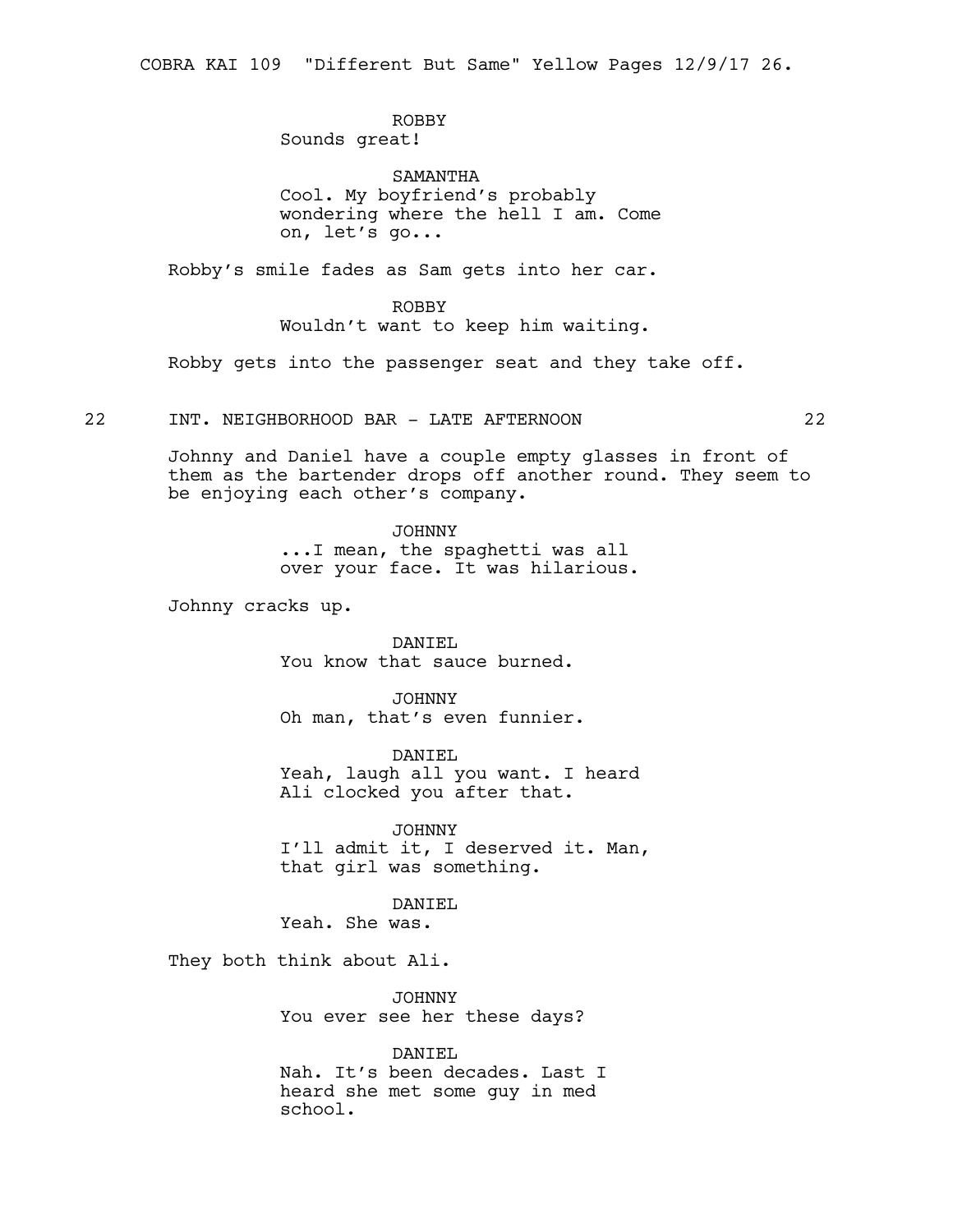JOHNNY Ali's a doctor? Wow. I knew she was smart, but I figured she was hot enough to avoid work.

DANIEL Yeah, well, she's a pediatric surgeon. Her husband's an oncologist.

JOHNNY Sounds like a tool.

Daniel laughs.

DANIEL I don't know. Never met him. They live in Denver.

#### JOHNNY

For someone who hasn't seen Ali in decades, you sure know an awful lot about her.

DANIEL Well, I've seen her Facebook.

JOHNNY What the hell is that?

#### DANIEL

Wow. Really? Come on, Johnny...

Daniel takes out his phone and pulls up Ali's Facebook page. The page says ALI MILLS SCHWARBER. Her profile is a photo of the Rocky Mountains.

> JOHNNY Ali Mills *Schwarber*? That's her last name now? Wow. What a downgrade. Show me some photos. How's she holding up?

#### DANIEL

You have to be her friend to see them. I haven't friend requested her.

JOHNNY

Why not?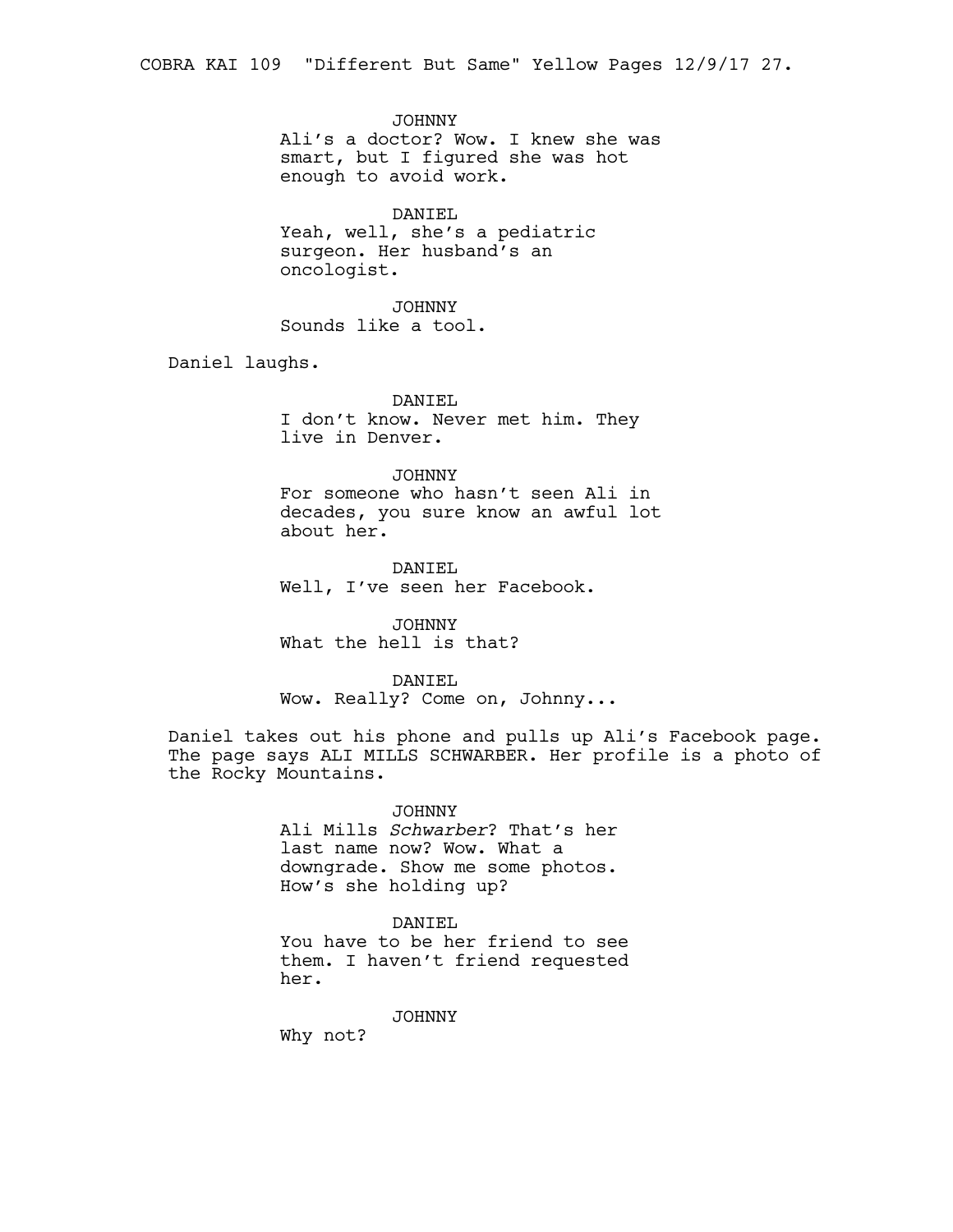DANTEL Because I'm a happily married man and I don't need to be snooping around my ex's photos. (beat) Besides, she hasn't friend requested me either.

We can tell Daniel's a little upset about that. Johnny notices the profile of ALAN SCHWARBER under Ali's.

> JOHNNY Hold on. Is that her husband? Let's see what this loser looks like.

Daniel clicks on Alan's page. Alan's profile is a photo of himself-- a very handsome man in his 50s, dapper suit, smart looking, a total catch. Both Daniel and Johnny are bitter.

> JOHNNY (CONT'D) Look at his dumb face.

DANIEL Yeah, what an asshole. (to the bartender) Another round!

23 EXT. MALIBU CANYON - ON THE SAND - LATE AFTERNOON 23

The party is in full swing. Miquel cracks open another beer.

AISHA Another one? You sure you're ok?

MIGUEL

Yeah, I'm good.

He starts to walk away, but stumbles a little, clearly a little drunk.

> AISHA Where you going?

MIGUEL I'm gonna see if I get better reception down there.

Aisha shakes her head.

Nearby, Demetri nurses a beer and looks around, awkwardly. He sees Hawk and Moon making out by a rock. After a moment, Moon smiles at Hawk and walks away. Demetri approaches Hawk, who is grabbing another beer.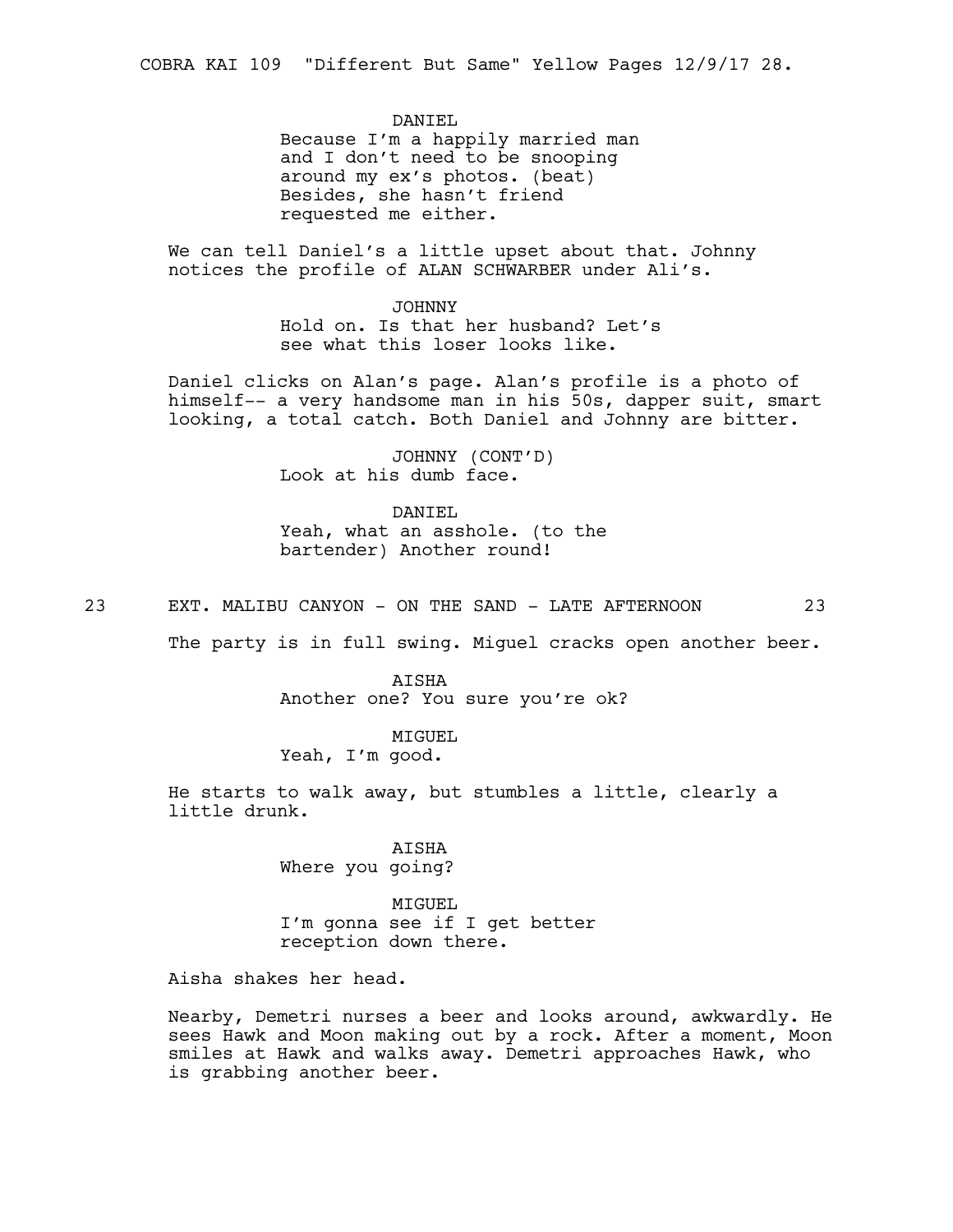DEMETRI I don't get it. You shave off half your hair, get a tattoo, and just like that, everything changes?

HAWK I'll let you in on a secret. It's not the hair. Or the tat. It's a way of life, bro. You just gotta feel the energy of the moment. And live it.

Hawk clinks Demetri's bottle and walks off, leaving him even more confused.

> **DEMETRI** That's the most Matthew McConaughey thing I've ever heard.

Just then, Demetri sees Yasmine standing by herself, sulking. He takes a swig of his beer and psyches himself up.

> DEMETRI (CONT'D) Live the moment...

Demetri walks over to Yasmine.

DEMETRI (CONT'D) Well, hello there!

Yasmine looks at Demetri and is clearly not interested.

DEMETRI (CONT'D) I saw on Facebook that it's your birthday. Happy birthday!

Yasmine rolls her eyes, as she looks over to where Moon has returned to Hawk. They are now holding hands.

> DEMETRI (CONT'D) Sorry if I'm bothering you. I don't usually converse with the opposite sex. Except for my mom. And even then, it's kind of intimidating.

Yasmine now sees Aisha talking with Moon and Hawk. Moon and Aisha clink cups and smile. Yasmine looks pissed.

> DEMETRI (CONT'D) My move is usually to just watch from a distance. Not in a creepy stalker way. Consider me more of an admirer from afar...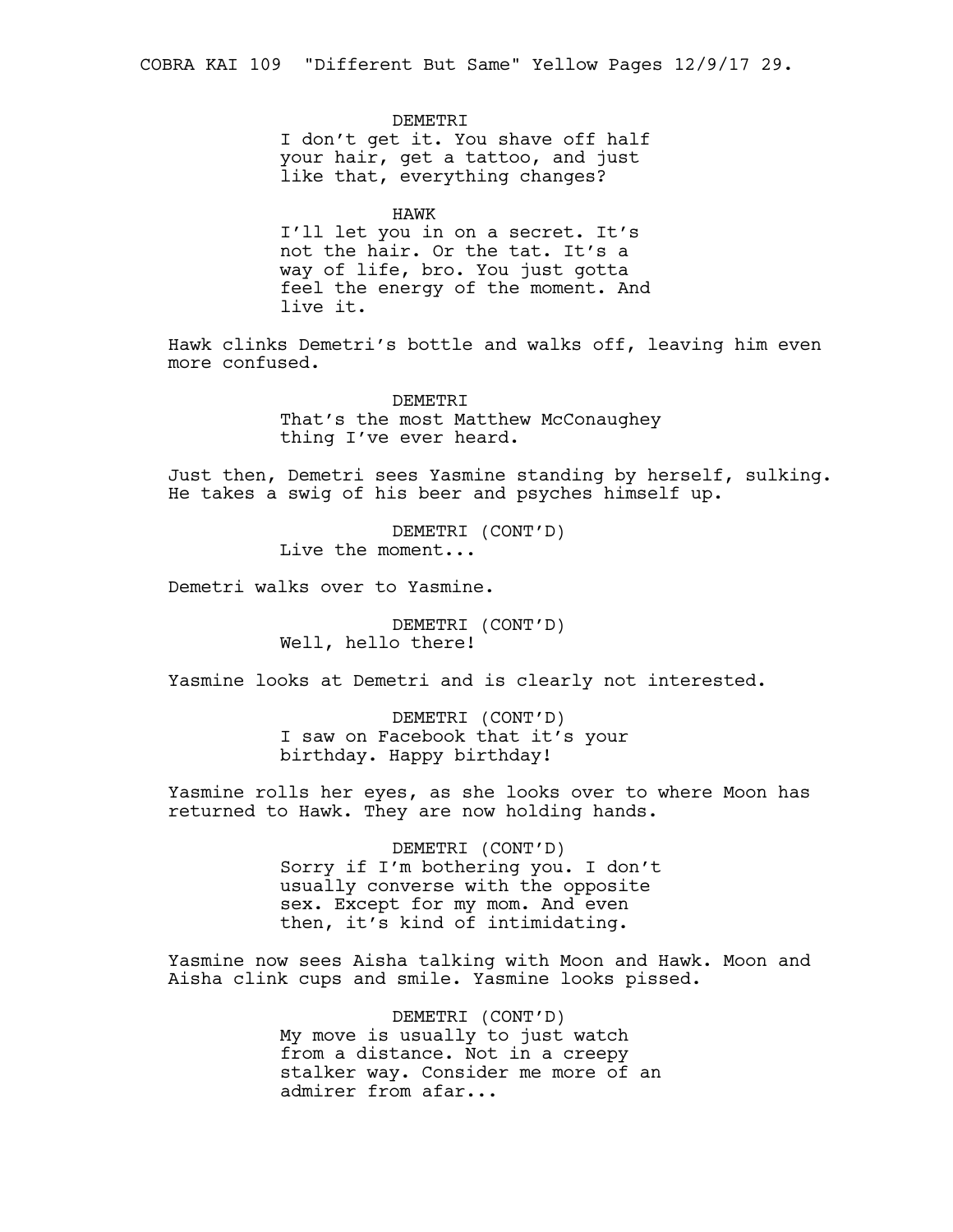Yasmine walks away, leaving Demetri alone. He considers for a moment and then shrugs, satisfied.

> DEMETRI (CONT'D) That went pretty well.

He takes another swig of his beer.

Meanwhile, Yasmine approaches Aisha, who is laughing and having a good time with Hawk and Moon.

> YASMINE You think it's funny crashing my party?

Aisha turns to face Yasmine.

AISHA It's not your party. We got here first.

YASMINE Yeah, well-- I know you and your little karate gang think you're cool. But we all remember who you really are.

MOON (shakes head, quietly) Yasmine...

YASMINE You're a fugly bitch... and your friends are a bunch of freaks.

Yasmine looks at Hawk when she says "freaks." For just a moment, a twinge of old Eli washes over his face.

> YASMINE (CONT'D) Come on, Moon. Let's go.

> > MOON

I'm staying...

Moon takes a step closer to Hawk.

MOON (CONT'D) I told Aisha I was sorry for what we did. You should too.

Yasmine looks at Moon for a beat and gives a "pssh."

**YASMINE** Whatever. You deserve them.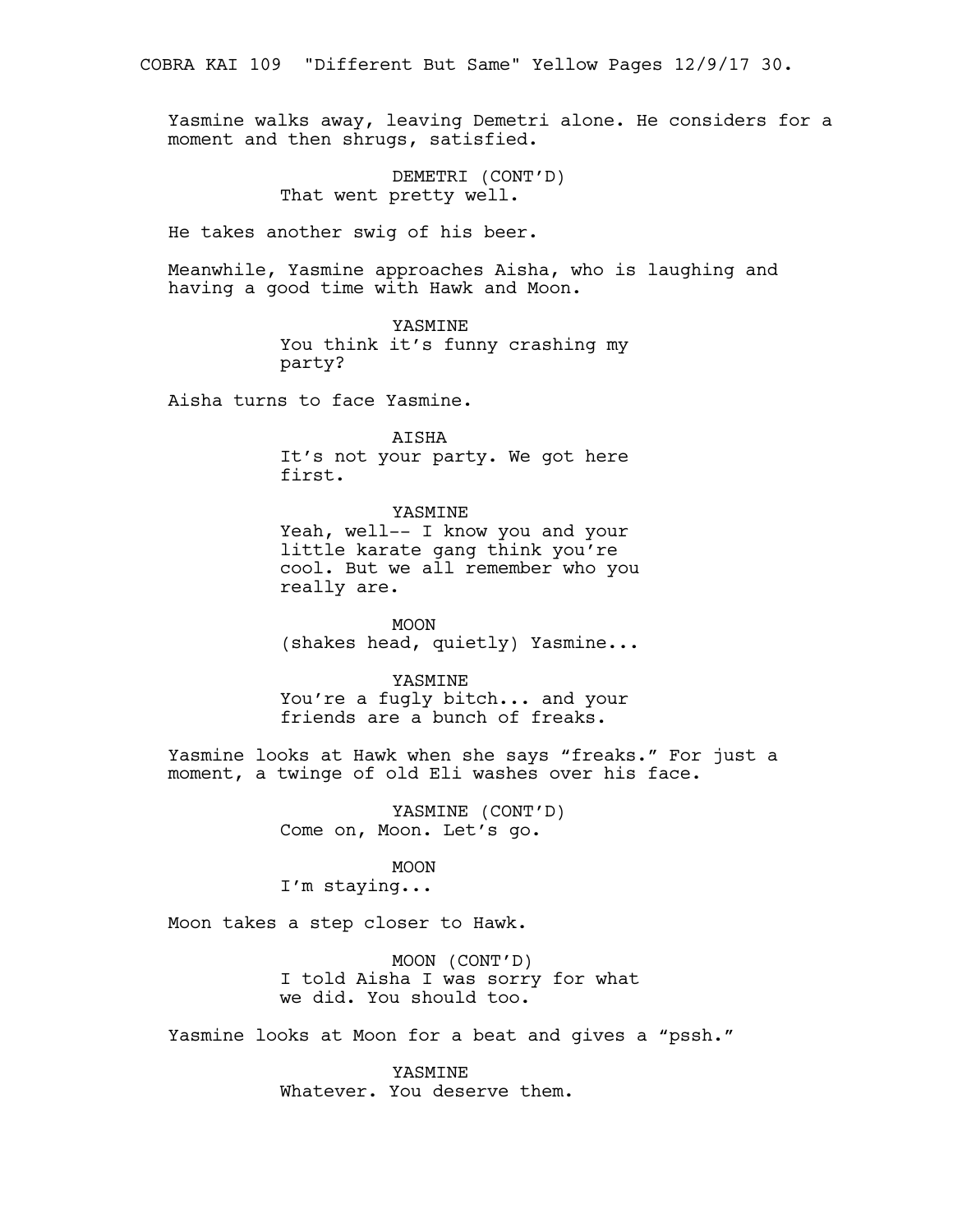COBRA KAI 109 "Different But Same" Yellow Pages 12/9/17 31.

## **ATSHA**

Hey Yasmine...

Yasmine looks back over at Aisha.

AISHA (CONT'D) Let me give you a hand to your car.

With that, Aisha GRABS YASMINE by her bikini bottom (which was peaking out from the top of her skirt) and LIFTS HER UP IN THE AIR. It's a frontal wedgie, mid air. Kids take out their phones and start recording

Yasmine looks shocked and helpless, her feet flailing above the sand, as Aisha holds her up by the bikini bottom.

> AISHA (CONT'D) No mercy, bitch.

With that, Aisha TOSSES YASMINE onto the sand. Yasmine gets up, embarrassed, as everyone at the party laughs at her. She runs away in shame, as kids use their phones to film her leaving.

A24 EXT. MALIBU CANYON - ON THE SAND - MAGIC HOUR A24

CLOSE UP: A bonfire being lit.

The partygoers cheer as the fire rages.

## 24 EXT. MALIBU CANYON - PARKING AREA - NIGHT 24

Sam parks her car in the parking lot. She and Robby get out and head towards the bonfire.

> ROBBY Ok, I like to drive fast, but that was crazy. We're lucky we're alive!

SAMANTHA Sorry. I just know Miguel's been waiting for me.

ROBBY So you're a little late? Big deal. He shouldn't give you a hard time about it.

SAMANTHA You don't get it. My dad doesn't know I've been dating Miguel. (MORE)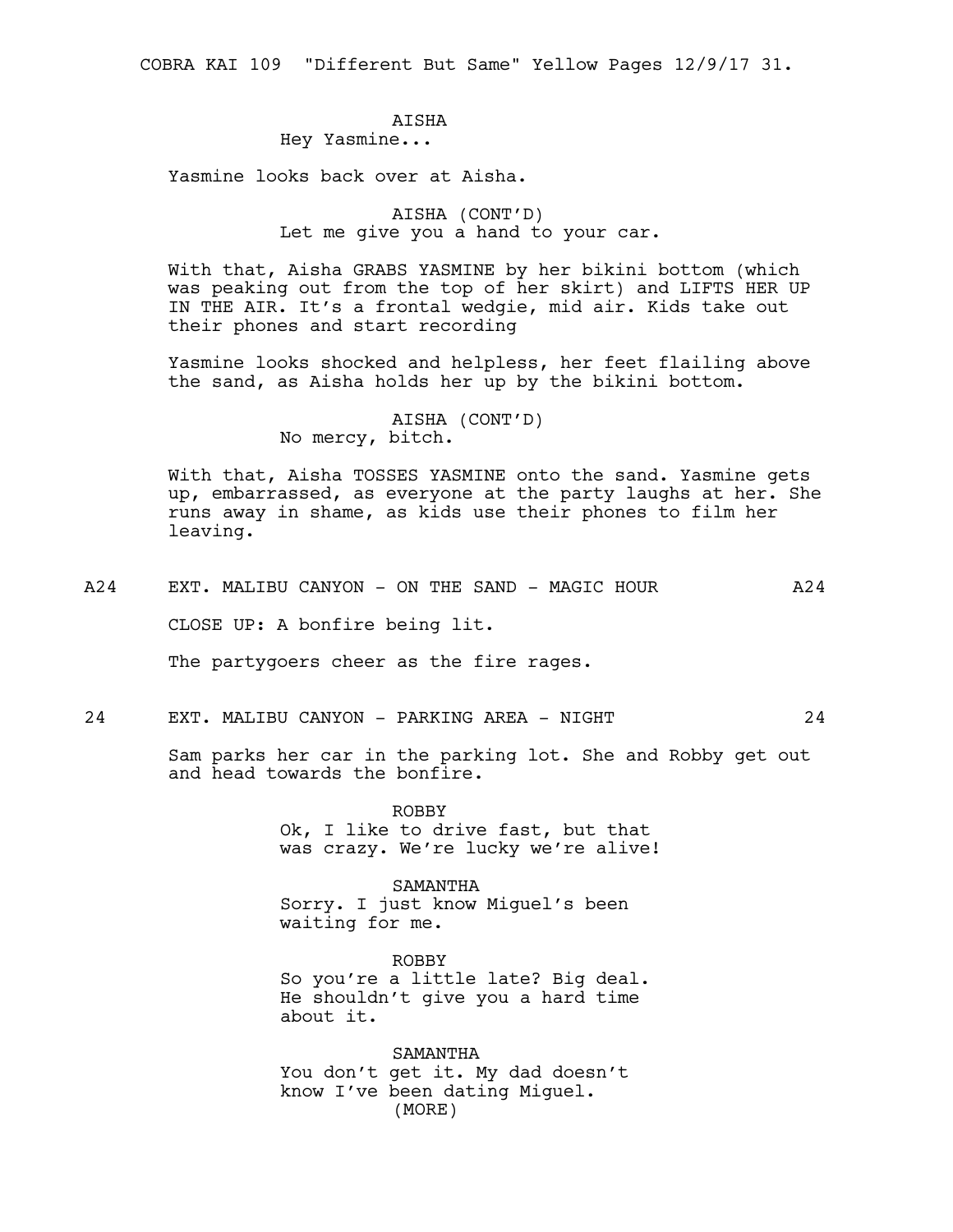COBRA KAI 109 "Different But Same" Yellow Pages 12/9/17 31A.

And I'm pretty sure Miguel knows I've been keeping it a secret, so it's been awkward. SAMANTHA (CONT'D)

ROBBY Why have you been keeping it a secret?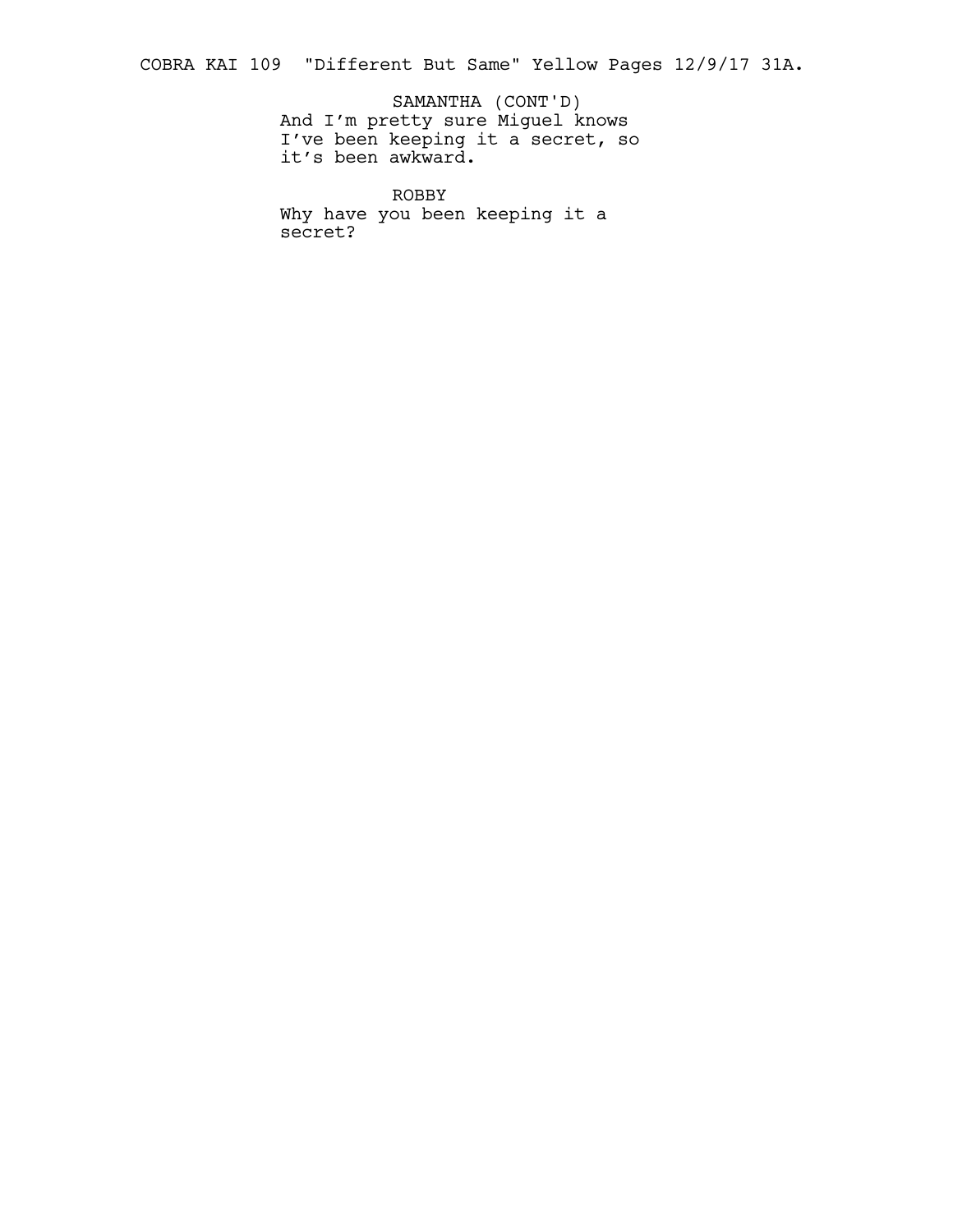#### SAMANTHA

Because my dad hates Miguel's sensei. Like with a passion. So if he found out what's going on, he'd totally lose his shit. But now I feel so guilty, I feel like I have to come clean to everyone. It's just really tough. (beat) I know, it's such girl drama.

Robby is shocked. He obviously has a very similar dilemma going on.

## ROBBY No... I can relate.

25 EXT. MALIBU CANYON - NEAR THE BONFIRE - NIGHT 25

Miguel finishes the last of his beer and tosses it angrily on the sand when, through the flames, he notices Robby and Samantha heading down the hill towards the sand. Miguel looks shocked as he sees Robby holding Samantha's hand.

26 EXT. MALIBU CANYON - ON THE SAND - CONTINUOUS 26

Robby lets go of Sam's hand as they reach the sand...

SAMANTHA Thanks, but I'm pretty sure I could've made it down that hill on my own.

ROBBY Hey, your father told me I should always be a gentleman.

SAMANTHA Oh, is that so?

MIGUEL What's going on, Sam? Who the hell is this?

Robby looks at Miguel, surprised. It's the same kid he saw hugging his dad outside the Cobra Kai dojo.

> ROBBY Wait, *this* is your boyfriend?

SAMANTHA Miguel, relax. This is Robby. He works with my dad.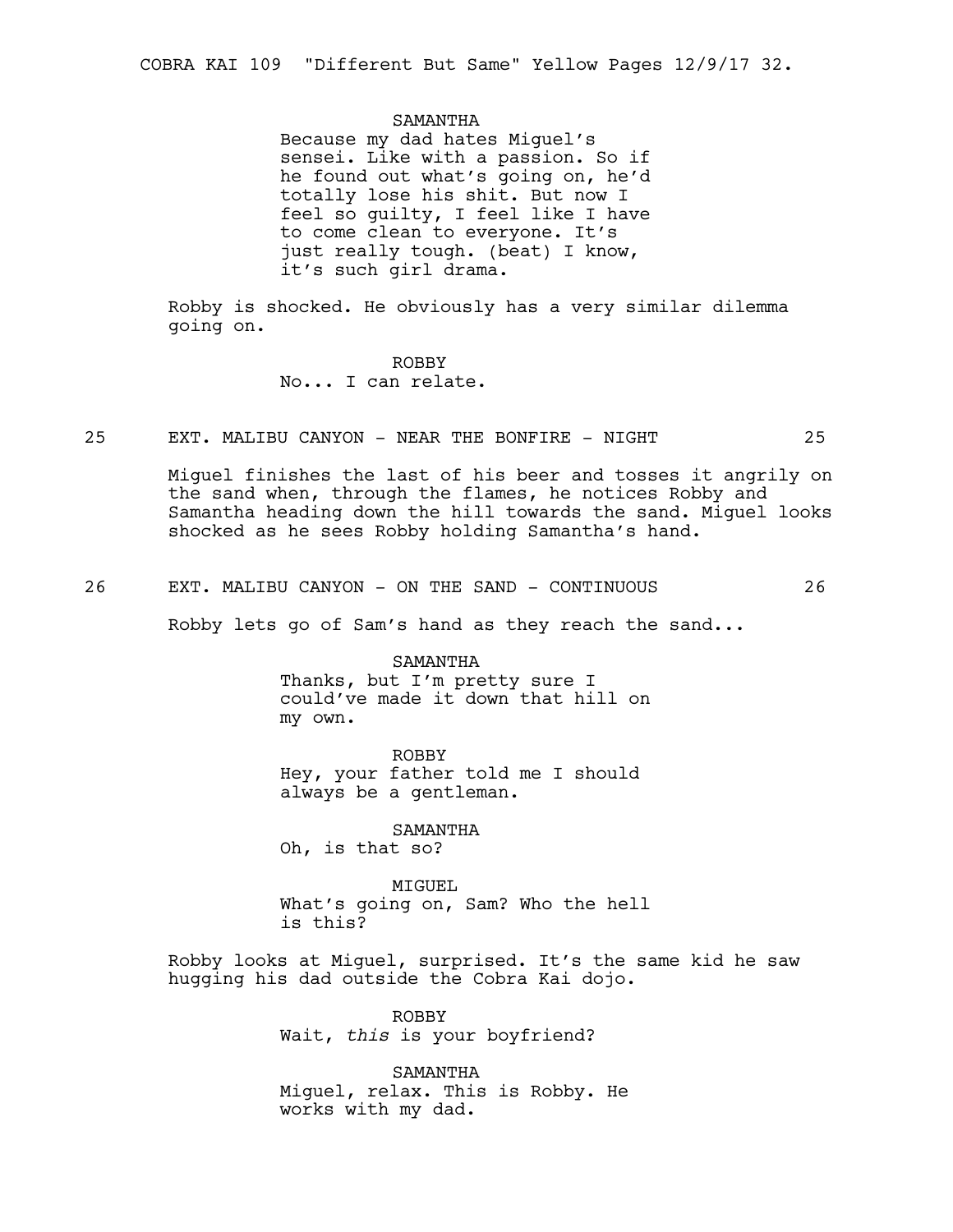COBRA KAI 109 "Different But Same" Yellow Pages 12/9/17 32A.

MIGUEL Oh. Your dad. That makes sense.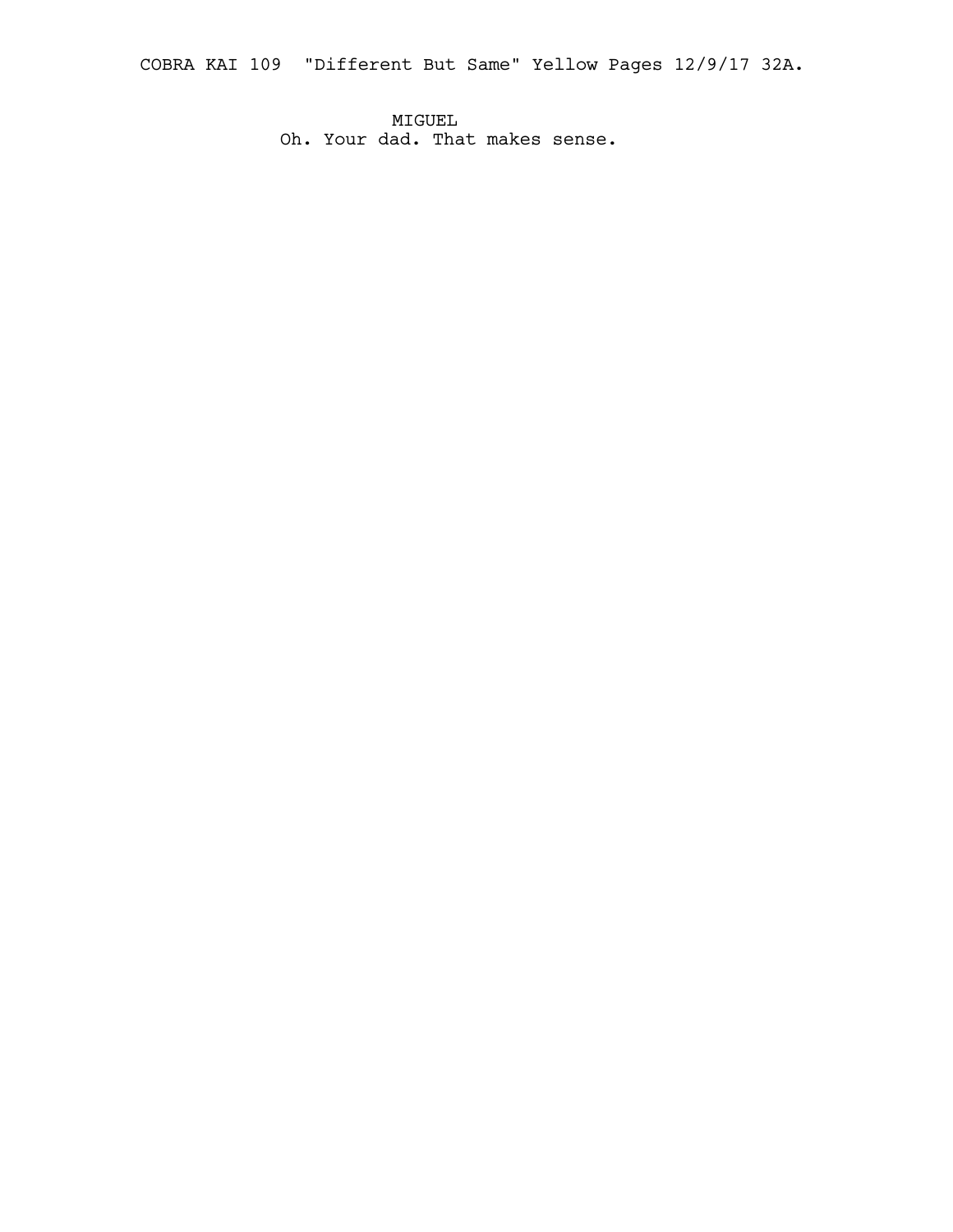SAMANTHA What does that mean? (notices) Have you been drinking?

MIGUEL Hey, don't try to turn this on me! I've been calling and texting you all day! You didn't respond once!

SAMANTHA I couldn't! My mom took my phone!

MIGUEL Oh, isn't that convenient.

ROBBY Hey man, she's telling the truth.

MIGUEL Stay out of this!

Miguel PUSHES Robby onto the sand.

SAMANTHA Miguel! Stop it!

The party crowd sees the commotion and approaches as Robby hops back up and gets into fighting position.

#### ROBBY

Try it again!

Miguel gets in fighting position. The crowd starts cheering "Fight! Fight! Fight!" Robby and Miguel eye each other down. Miguel runs at him, letting out a roundhouse kick and punch which Robby expertly defends.

> ROBBY (CONT'D) That all you got?

Miguel looks angrier than ever. Sam has never seen him like this. Miguel runs at Robby with a flurry of punches. Sam jumps in front to stop him.

## SAMANTHA

Miguel, don't...!

Miguel accidentally hits Samantha in the side. She falls down.

> MIGUEL Sam! I'm sorry! Are you ok?!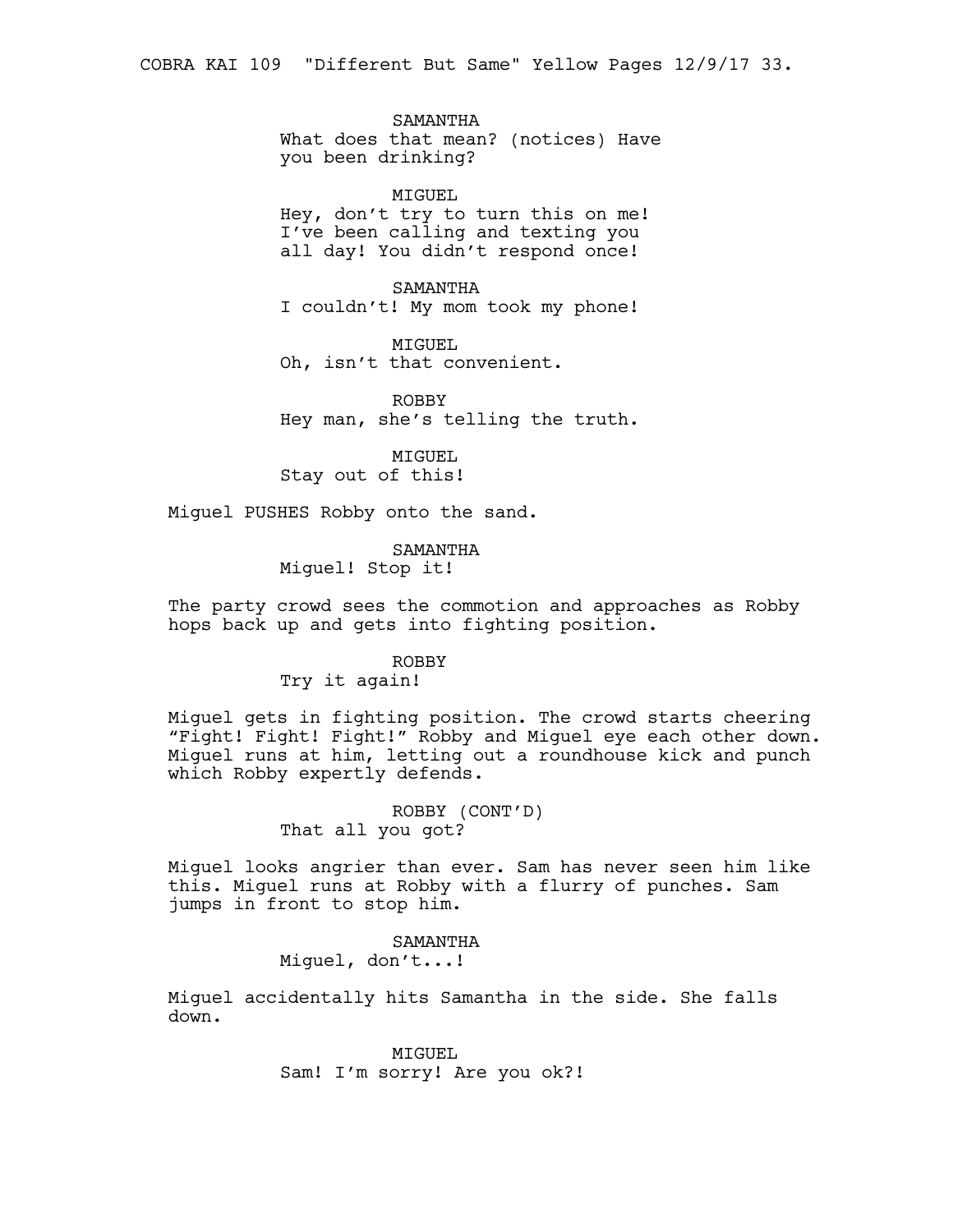Sam gets up, more hurt by his actions than the punch. She pushes him.

> SAMANTHA You asshole! What's wrong with you?! You know, my dad was right about Cobra Kai-- it's turned you into a bully!

MTGUEL. Your dad doesn't know what the hell he's talking about!

Samantha shakes her head and sheds a tear-- sad that the Miguel she was falling for is no longer there.

> SAMANTHA Good luck at the tournament. I won't be there.

With that, Samantha heads off. Miguel shakes his head angrily as he sees Robby go after her.

> ROBBY Sam! Are you ok?

> > SAMANTHA

I just wanna go...

27 EXT. RESEDA BAR - NIGHT 27

Johnny and Daniel exit the bar. Daniel has a tiny bit of trouble walking down the stairs. Johnny notices.

JOHNNY

Easy there.

DANIEL How are you not wasted? You drank more than me.

JOHNNY Please. This is a light day for me. I'll drive you back.

DANIEL If you're coming back, I gotta show you my home dojo... it's like my karate man-cave...

JOHNNY Do I smell rematch?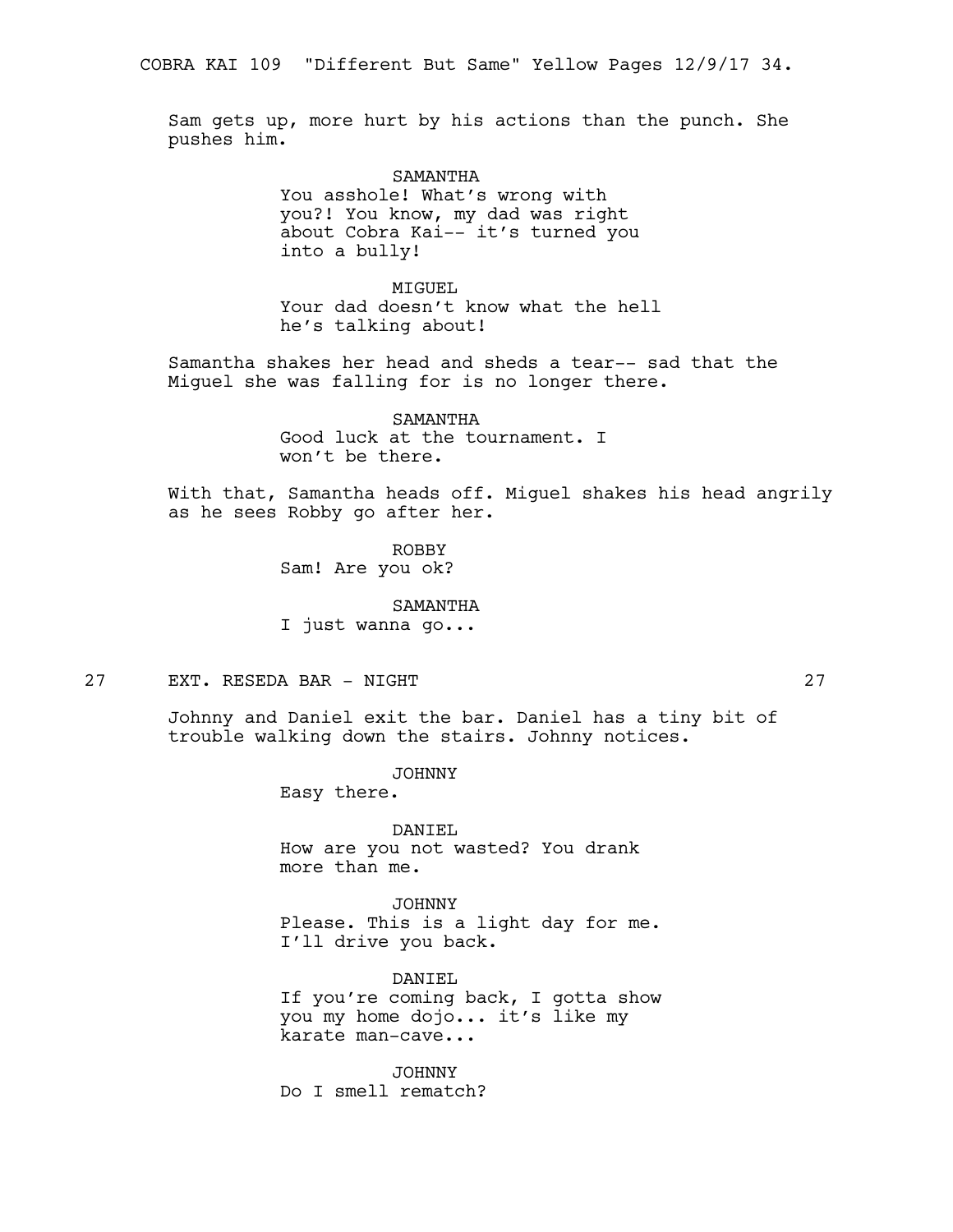Daniel looks at him-- is he serious?

28 EXT. LARUSSO RESIDENCE - DRIVEWAY - NIGHT 28

Johnny skids the Dodge in Daniel's driveway. They both get out.

### DANIEL

Sober my ass. You're lucky there were no cops on the road.

JOHNNY Save it for the mat.

DANIEL Hey-- I didn't say yes.

JOHNNY One time. Like the end of Rocky 3 when...

DANIEL (finishes his sentence) When Rocky and Apollo fight for fun. Yeah, I know. (beat) Ok. One time. And one time only...

Johnny smiles. Daniel leads the way.

29 INT. LARUSSO GUEST HOUSE/DOJO - CONTINUOUS 29

The door opens. Daniel walks inside. He's surprised to see Robby who is doing breathing exercises. Robby turns around.

> ROBBY Hey, Mr. LaRusso-- I really need to talk to you about somethi...

Robby stops cold when he sees his father, Johnny, enter behind Daniel. Johnny sees Robby and stops cold as well.

> JOHNNY (stunned) What the hell?

Johnny turns to Daniel. Then back to Robby.

JOHNNY (CONT'D) What's going on?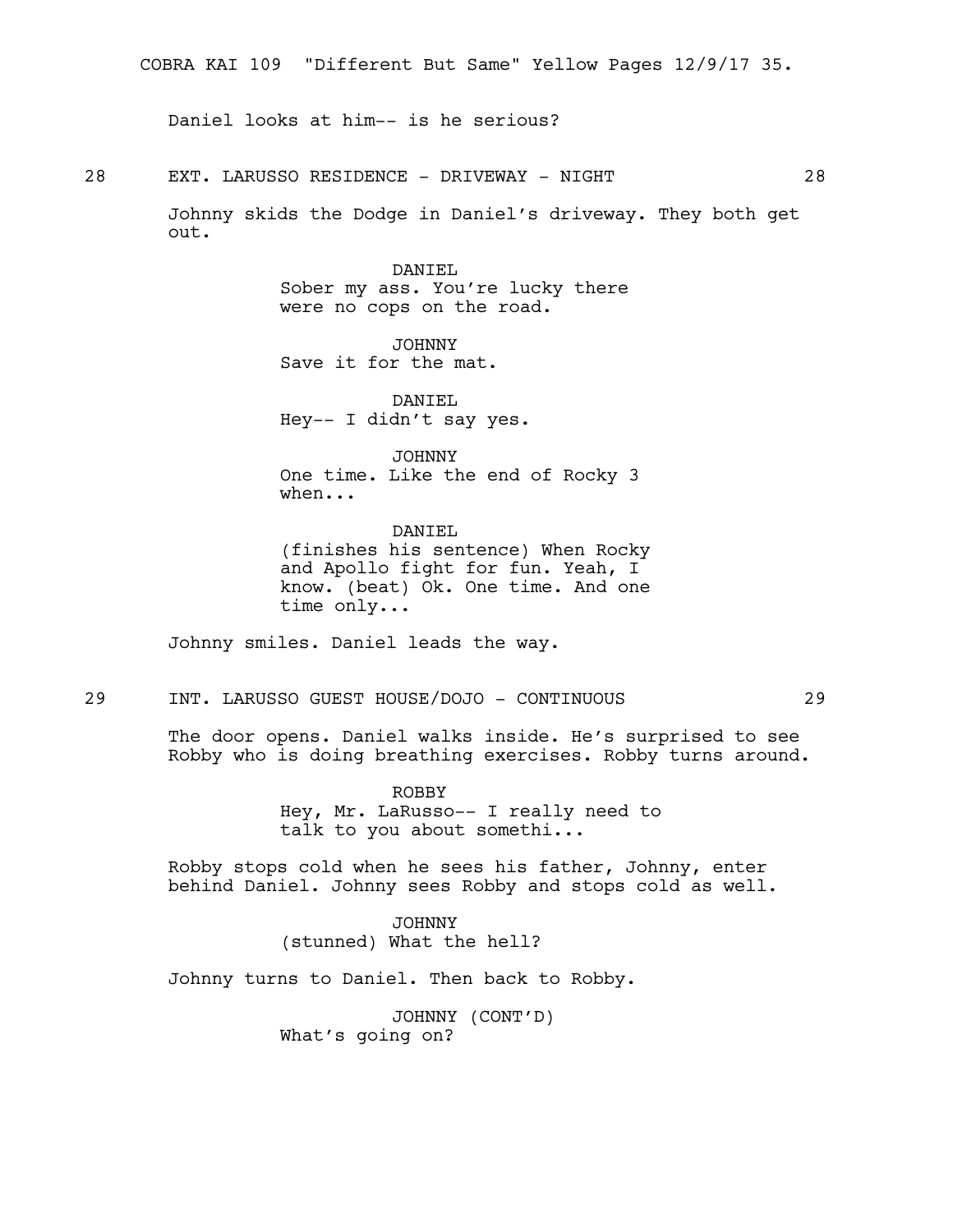DANIEL Oh, Johnny. I forgot to tell you-- I have a student of my own. Robby works for me at the dealership.

Daniel gives Robby a pat on the back.

Johnny is as pissed as we've ever seen him. He can't control his anger. He pushes Daniel as hard as he can. Daniel goes flying back, hitting a table. One of Daniel's championship trophies falls to the ground. Daniel gets up, pissed.

> DANIEL (CONT'D) What the hell is wrong with you?!

> JOHNNY What the hell is wrong with *you*?!

Daniel gets up. Johnny is about to go lunge at Daniel, when Robby steps in and pushes him away.

> ROBBY Dad-- back off!

Daniel hears this and looks confused.

DANIEL

Dad?

ROBBY You want to fight him? You're gonna have to fight me first.

Johnny looks at his son, ready to fight him and on Daniel's side. Nothing has ever hurt more than this. He shakes his head in disgust. Almost lets out a tear. And storms off.

Daniel and Robby are now alone. Daniel looks at Robby.

DANIEL

*Dad?!*

30 EXT. LARUSSO RESIDENCE - DRIVEWAY - NIGHT 30

Johnny gets into the car and slams the door. He drives off angrily into the night.

31 INT. LARUSSO RESIDENCE - HOME DOJO - NIGHT 31

Robby takes a deep breath before talking to Daniel.